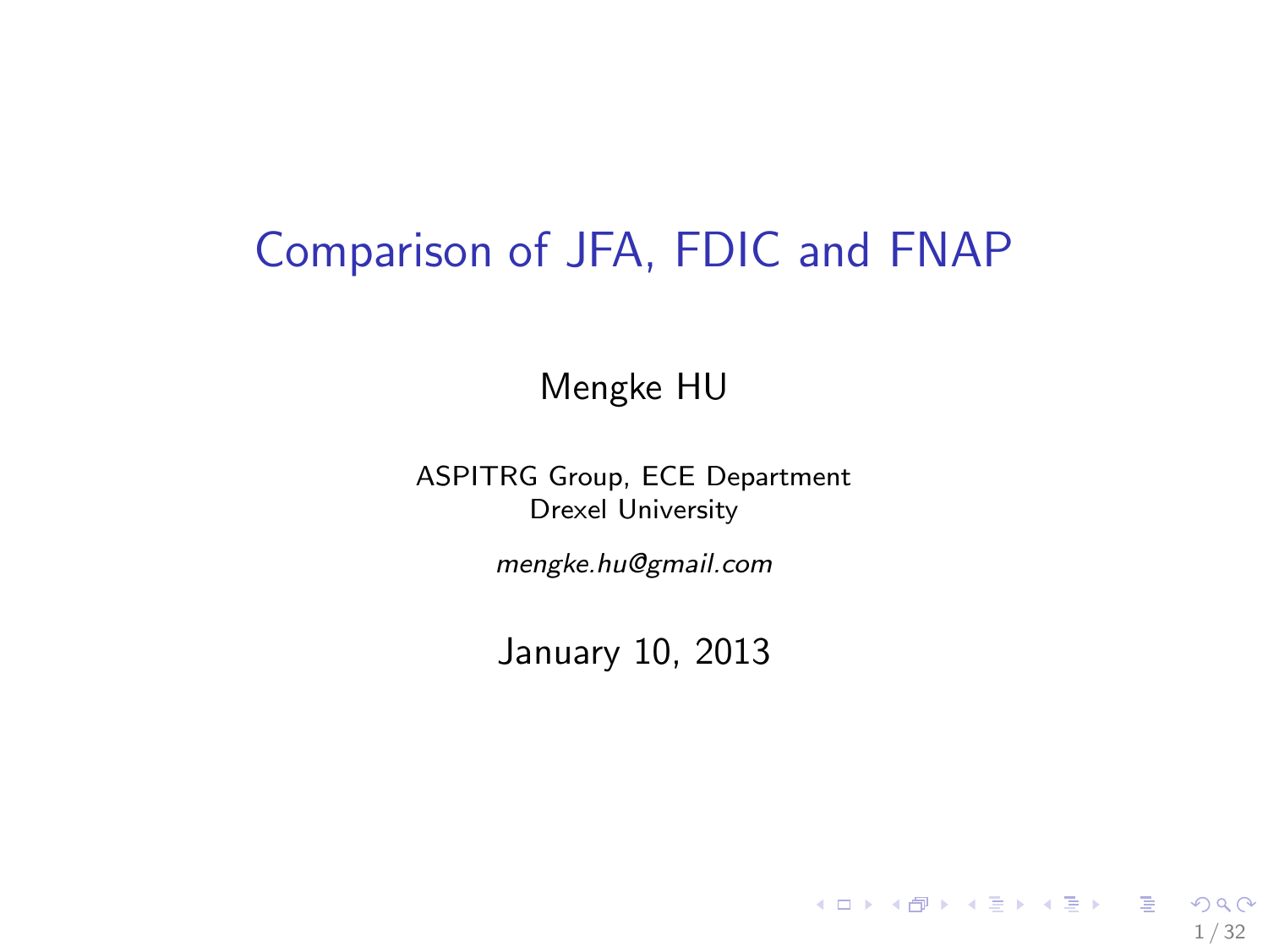[Review Baseline system and session variability problem](#page-1-0)

- **[Baseline System for Speaker verification](#page-1-0)**
- **•** [Speaker Verif. in the sense of Session Variability](#page-5-0)

2 [Model Domain: Joint Factor Analysis for both inter-session and inter-speak](#page-10-0)

- **JFA** model review
- [3 submodels in JFA](#page-13-0)
- [2 methodes of training in JFA](#page-17-0)

- **•** [Inter-session Compensation in feature domain \(FDIC\)](#page-24-0)
- <span id="page-1-0"></span>**•** [Nuisance Attribute Projection in feature domain \(f-NAP\)](#page-27-0)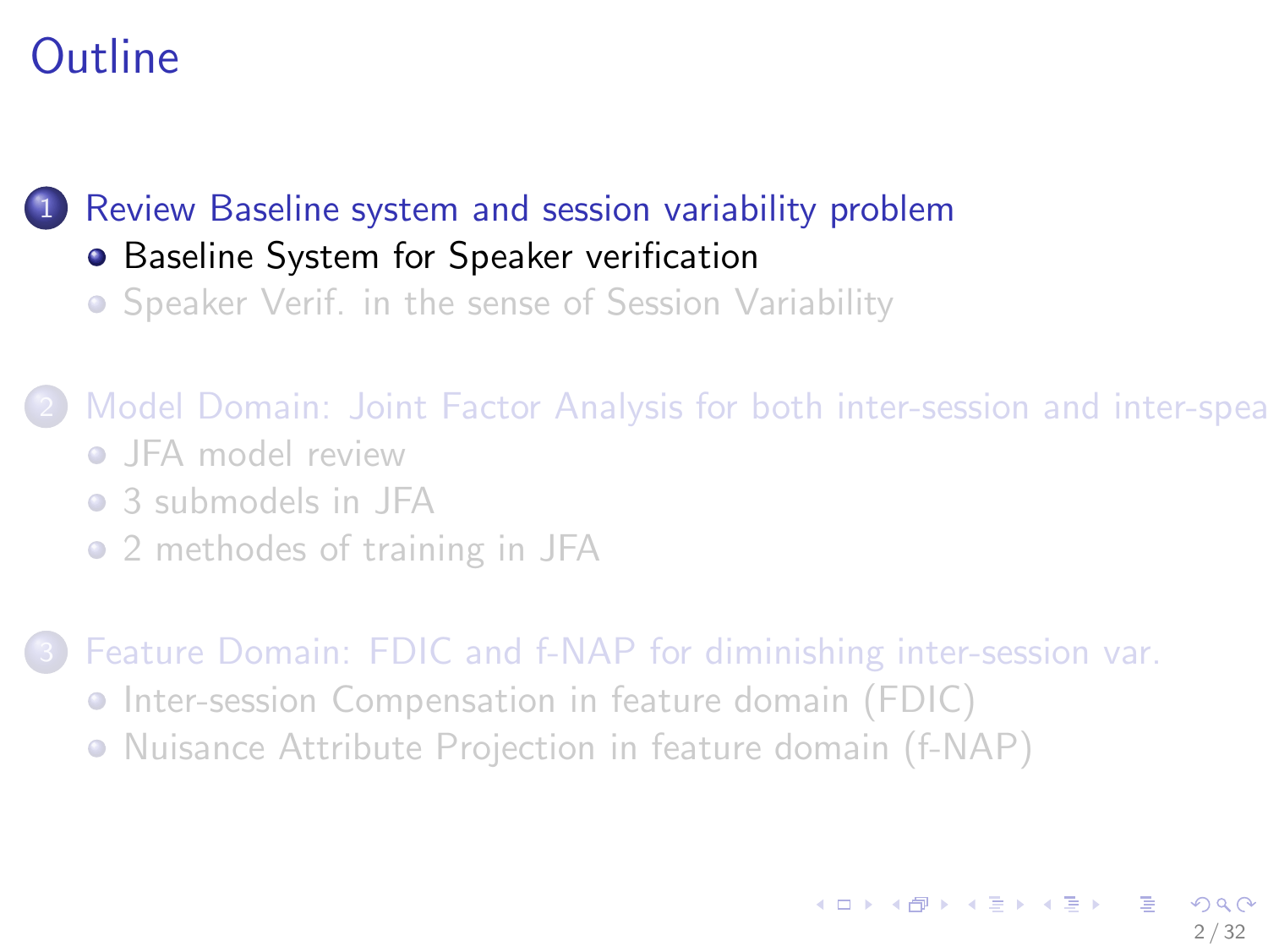## Baseline System

**Overview** 

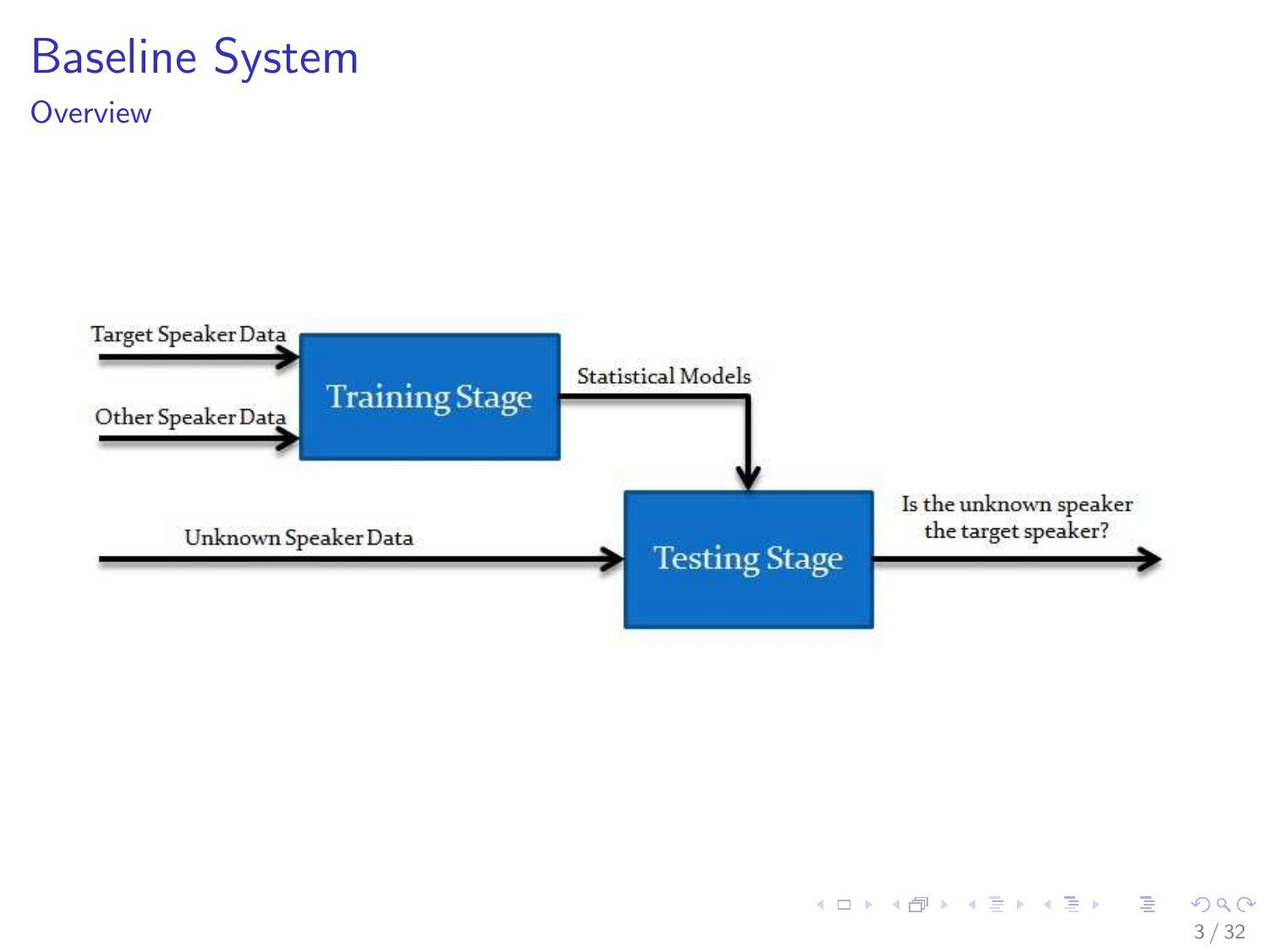#### Baseline System **Training**



- UBM generation on ancillary training data set  $\bullet$
- **UBM adaptation for target model on enrollment set in the evaluation** data set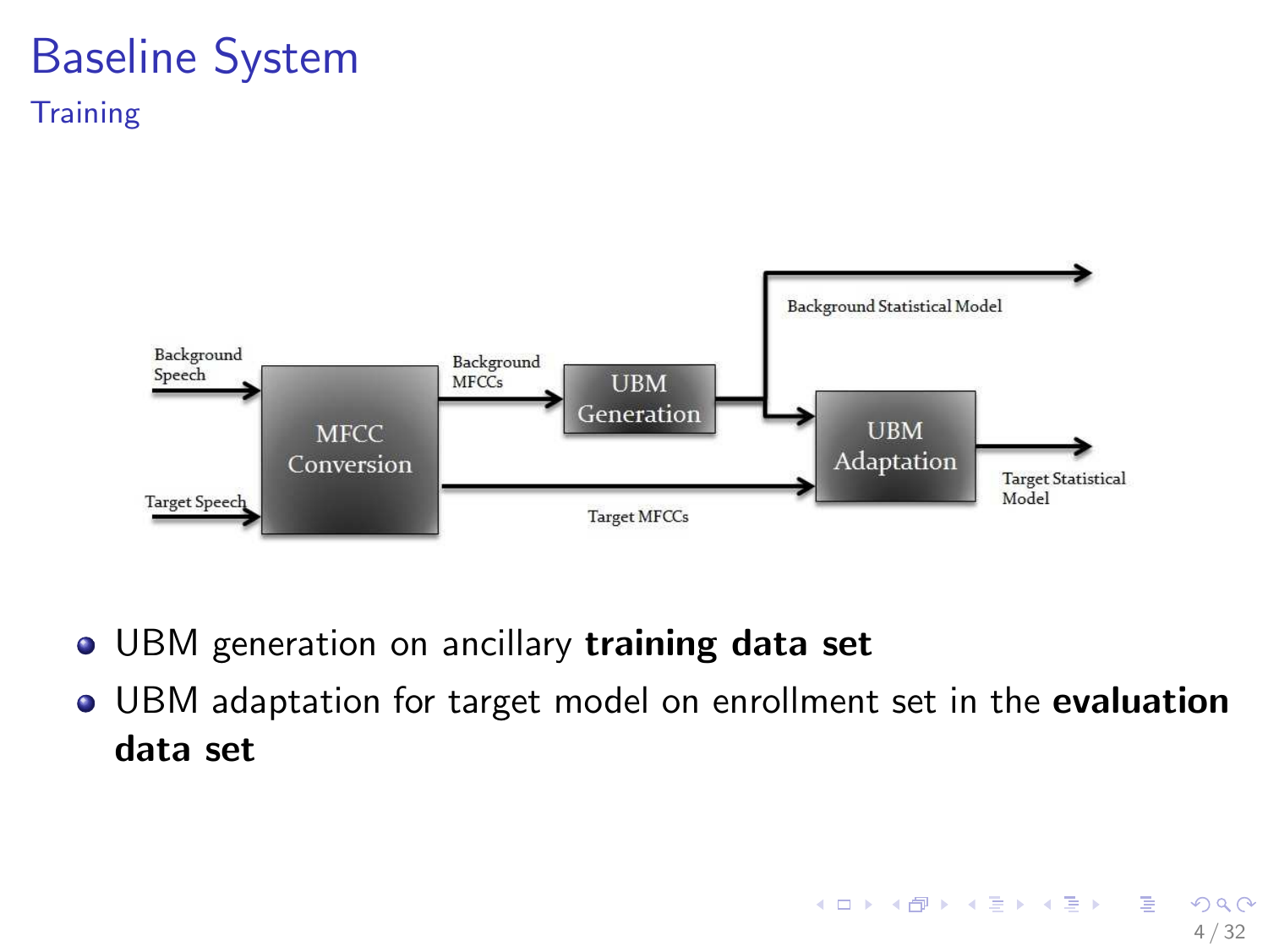#### Baseline System **Testing**



5 / 32

 $298$ 

イロト 不優 ト 不重 ト 不重 トー 重

• This step is on testing set in the evaluation data set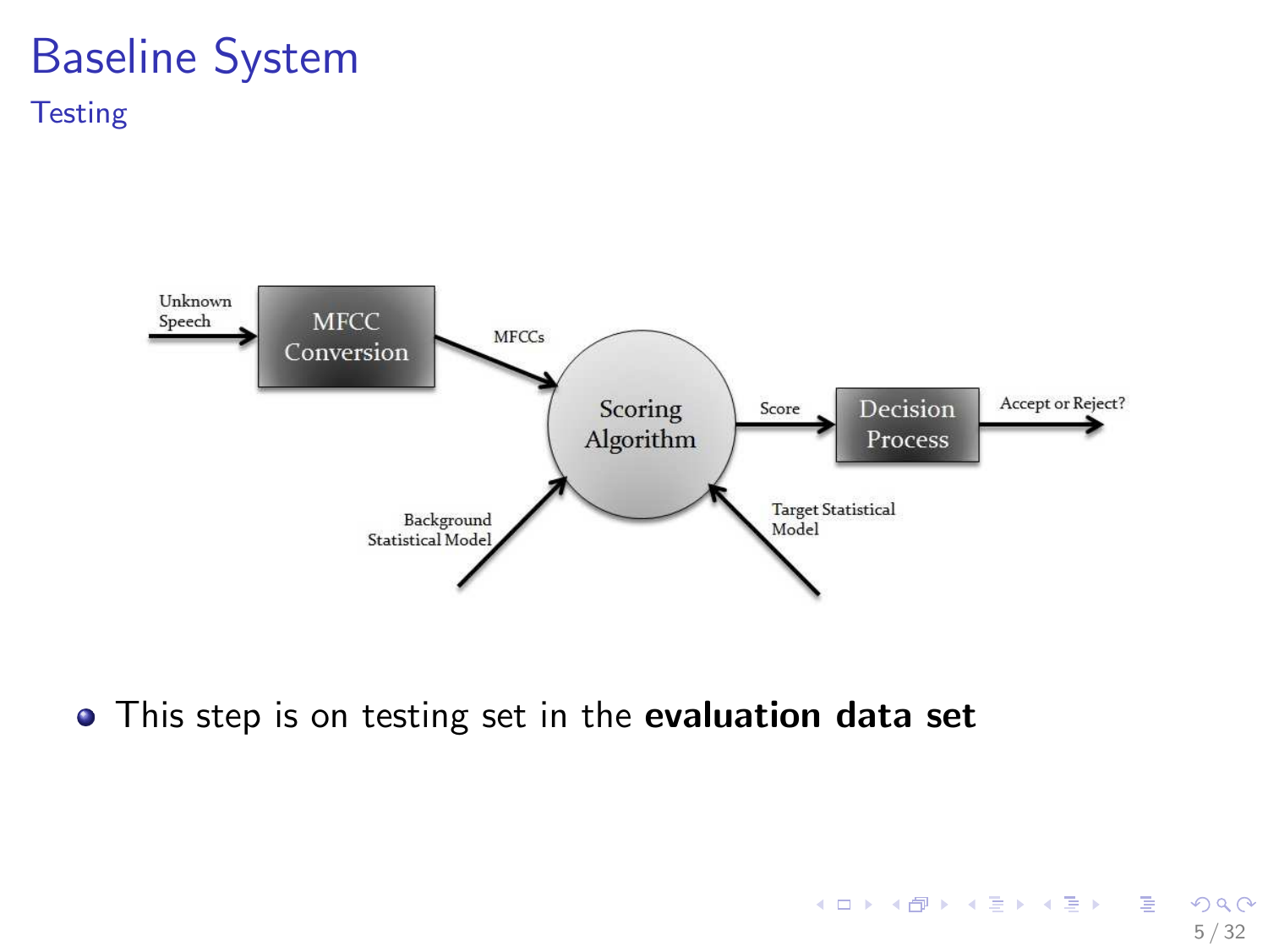[Review Baseline system and session variability problem](#page-1-0)

- **[Baseline System for Speaker verification](#page-1-0)**
- [Speaker Verif. in the sense of Session Variability](#page-5-0)

Model Domain: Joint Factor Analysis for both inter-session and inter-spea

- **•** [JFA model review](#page-10-0)
- [3 submodels in JFA](#page-13-0)
- [2 methodes of training in JFA](#page-17-0)

- **•** [Inter-session Compensation in feature domain \(FDIC\)](#page-24-0)
- <span id="page-5-0"></span>**•** [Nuisance Attribute Projection in feature domain \(f-NAP\)](#page-27-0)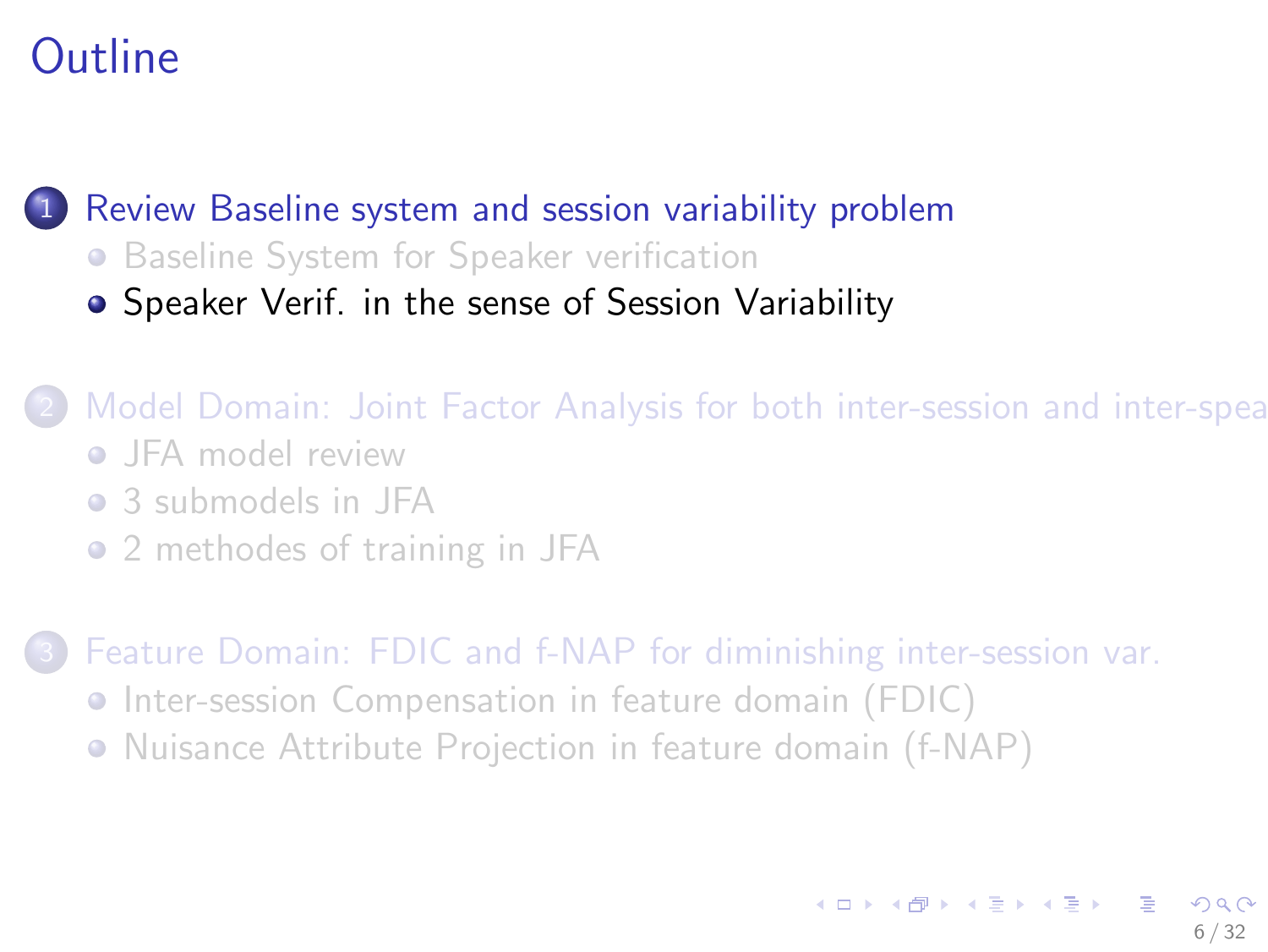## Speaker Verif. in the sense of Session Variability



7 / 32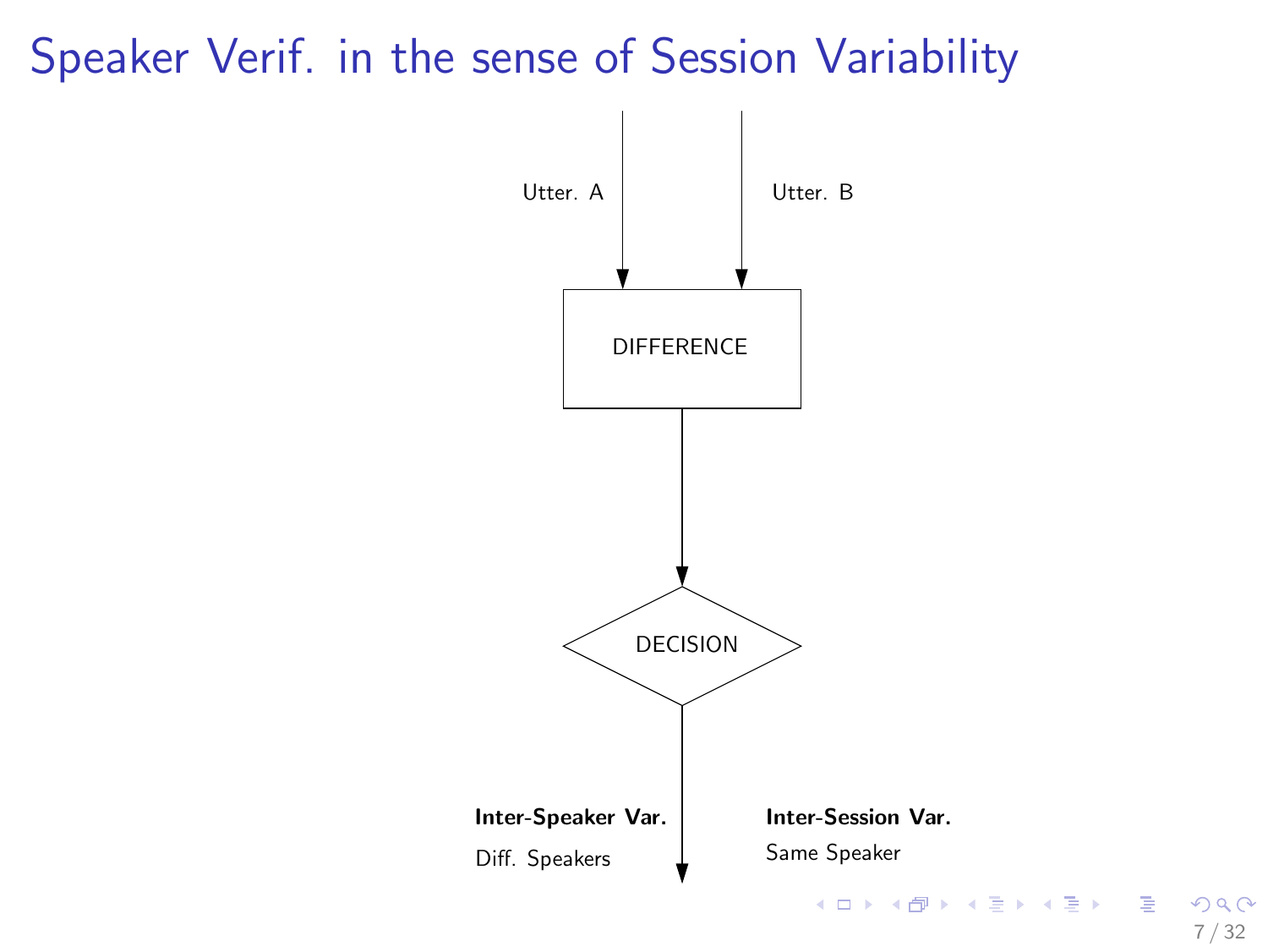Inter Session Var. and Nuisance Compensation

#### **1** Inter Session Var.

- ► Channel effects: different recording sessions
- $\triangleright$  intra-speaker var. : health, emotional state, etc.
- 2 Nuisance Compensation
	- ▶ Model Domain technique: fix Gaussian mixture models (means and covar. matrices) Eigen-channel in JFA

8 / 32

K ロ ▶ K 優 ▶ K 결 ▶ K 결 ▶ ○ 결

▶ Feature Domain techniques: fix features FDIC, f-NAP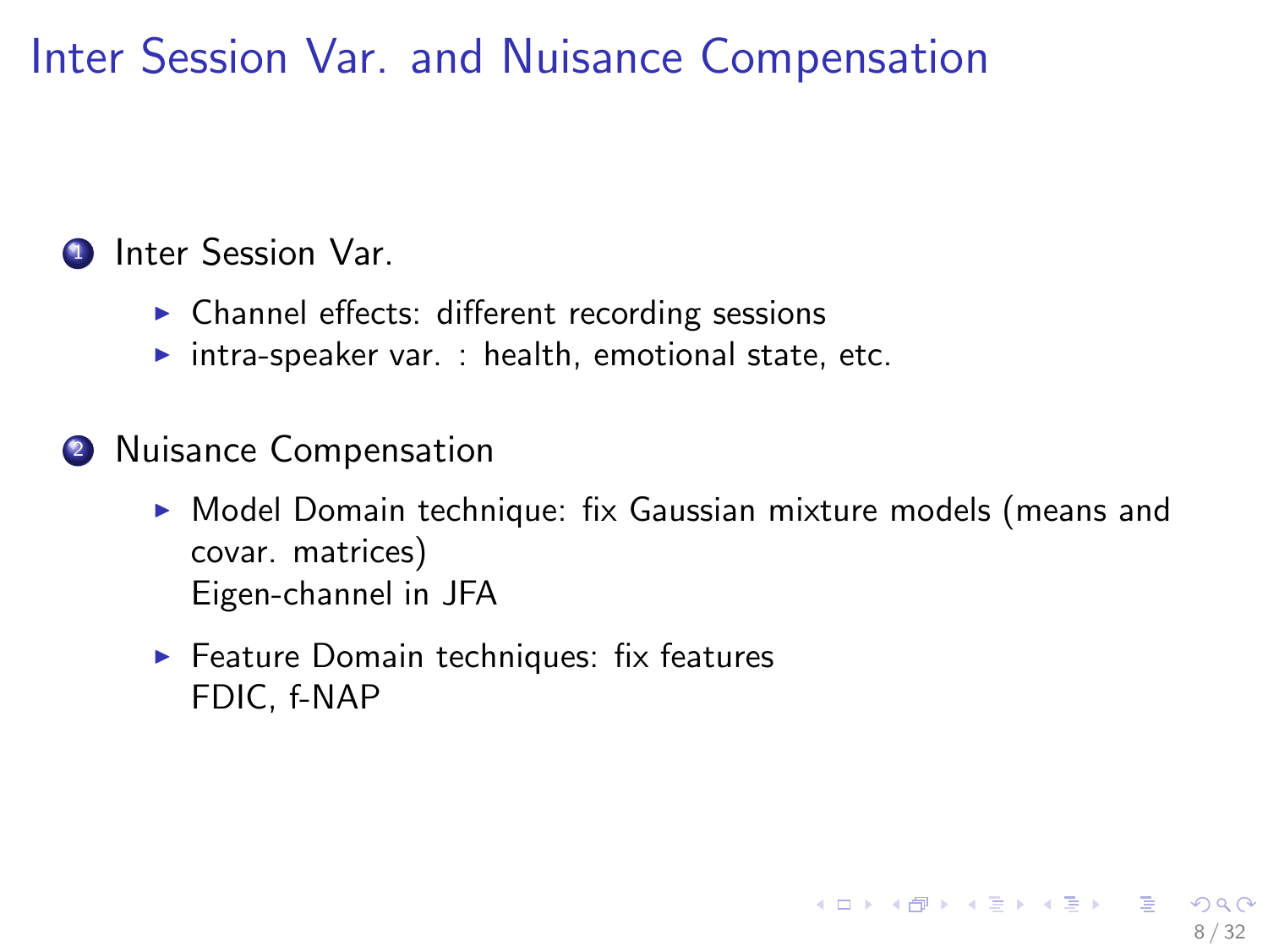Summary: session var. in speaker verification

- <sup>1</sup> Diminish inter-session var. (nuisance for speaker verification)
- <sup>2</sup> Characterize inter-speaker var. (useful for speaker verification)

9 / 32

K ロ ▶ K @ ▶ K 할 > K 할 > → 할 → 9 Q Q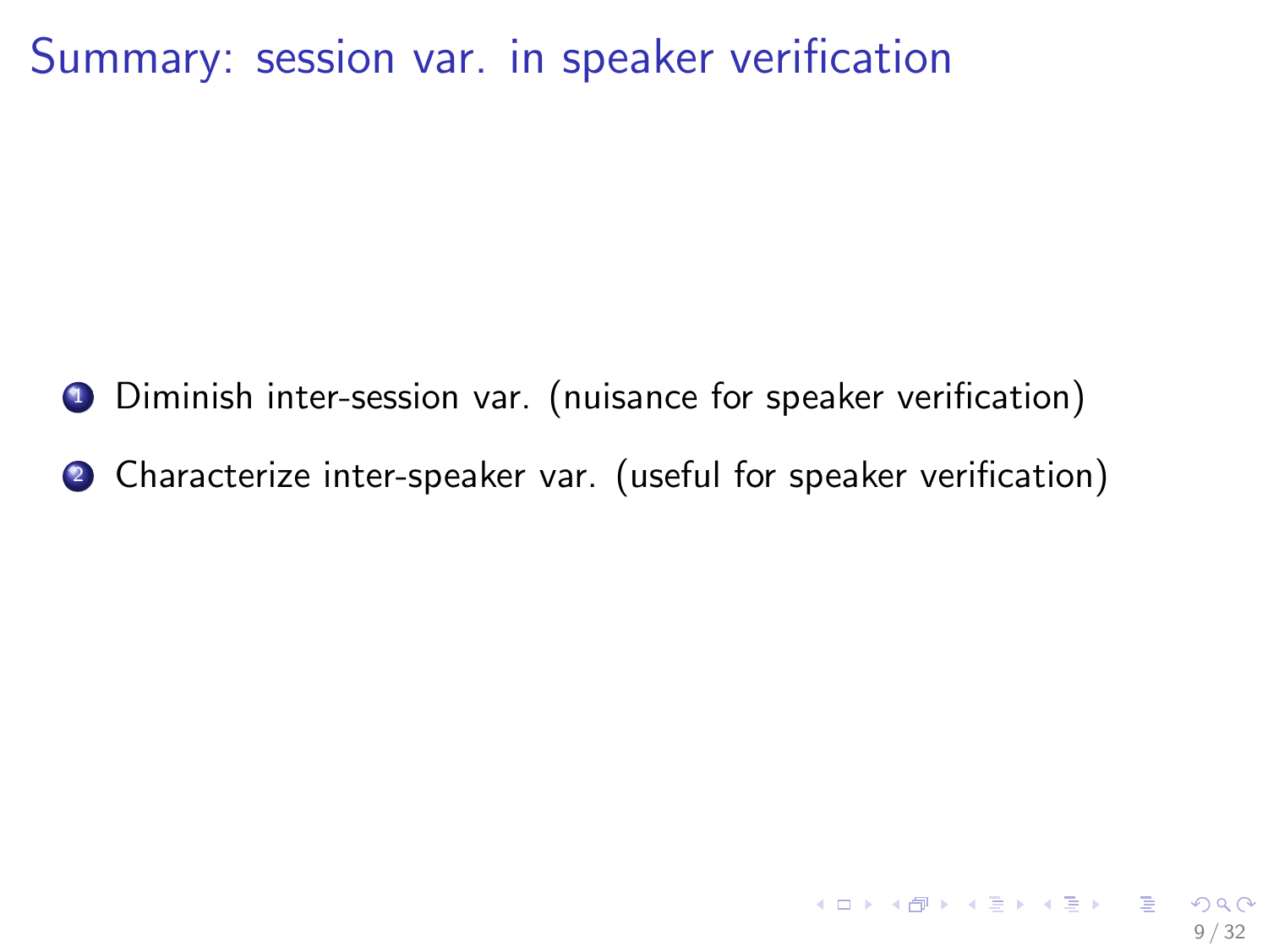## JFA vs FDIC overview



<span id="page-9-0"></span>K ロ > K @ > K 할 > K 할 > 1 할 : K 9 Q Q\* 10 / 32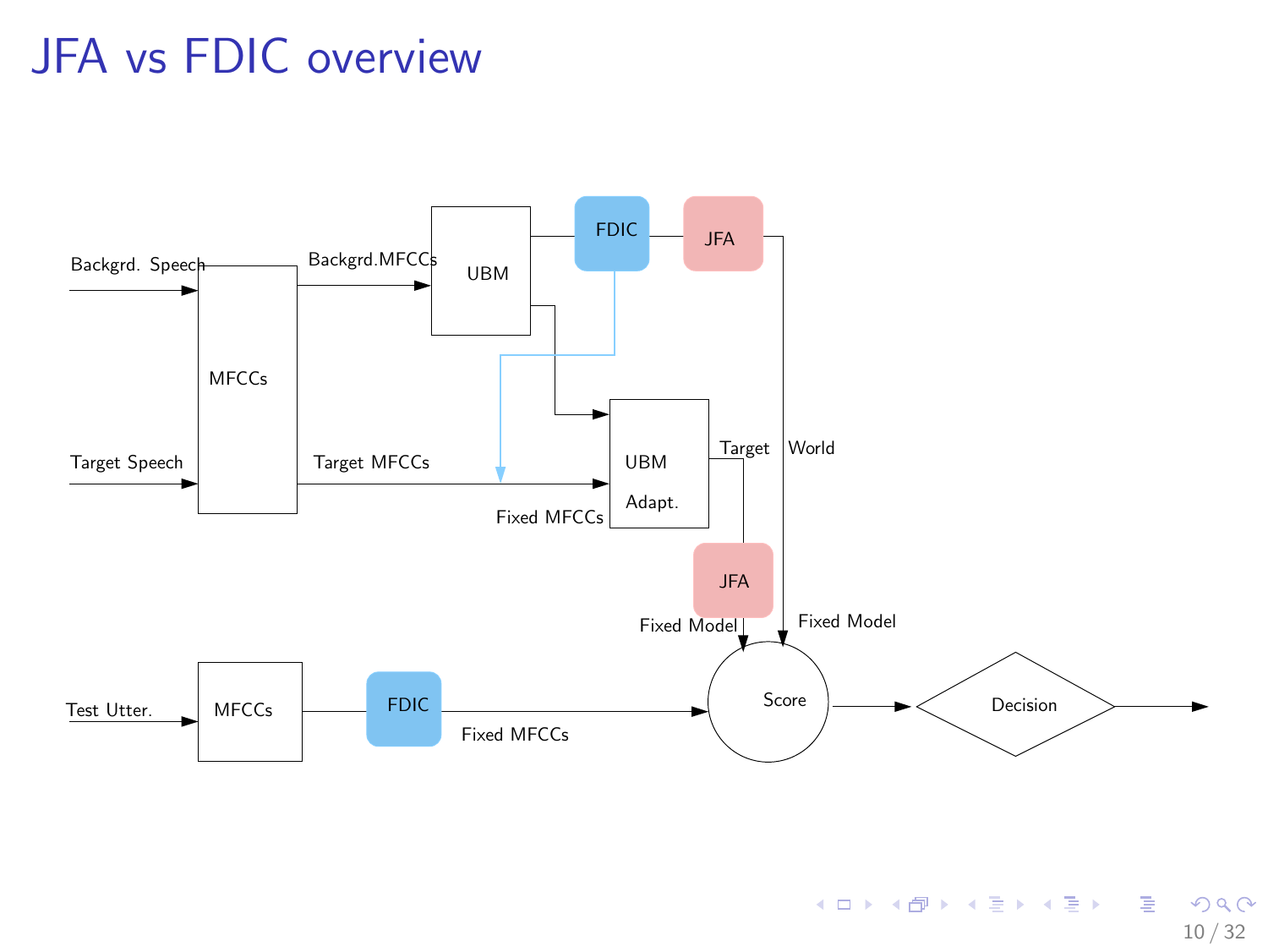[Review Baseline system and session variability problem](#page-1-0)

- **[Baseline System for Speaker verification](#page-1-0)**
- **•** [Speaker Verif. in the sense of Session Variability](#page-5-0)

#### 2 [Model Domain: Joint Factor Analysis for both inter-session and inter-speak](#page-10-0) • [JFA model review](#page-10-0)

- [3 submodels in JFA](#page-13-0)
- [2 methodes of training in JFA](#page-17-0)

- **•** [Inter-session Compensation in feature domain \(FDIC\)](#page-24-0)
- <span id="page-10-0"></span>**•** [Nuisance Attribute Projection in feature domain \(f-NAP\)](#page-27-0)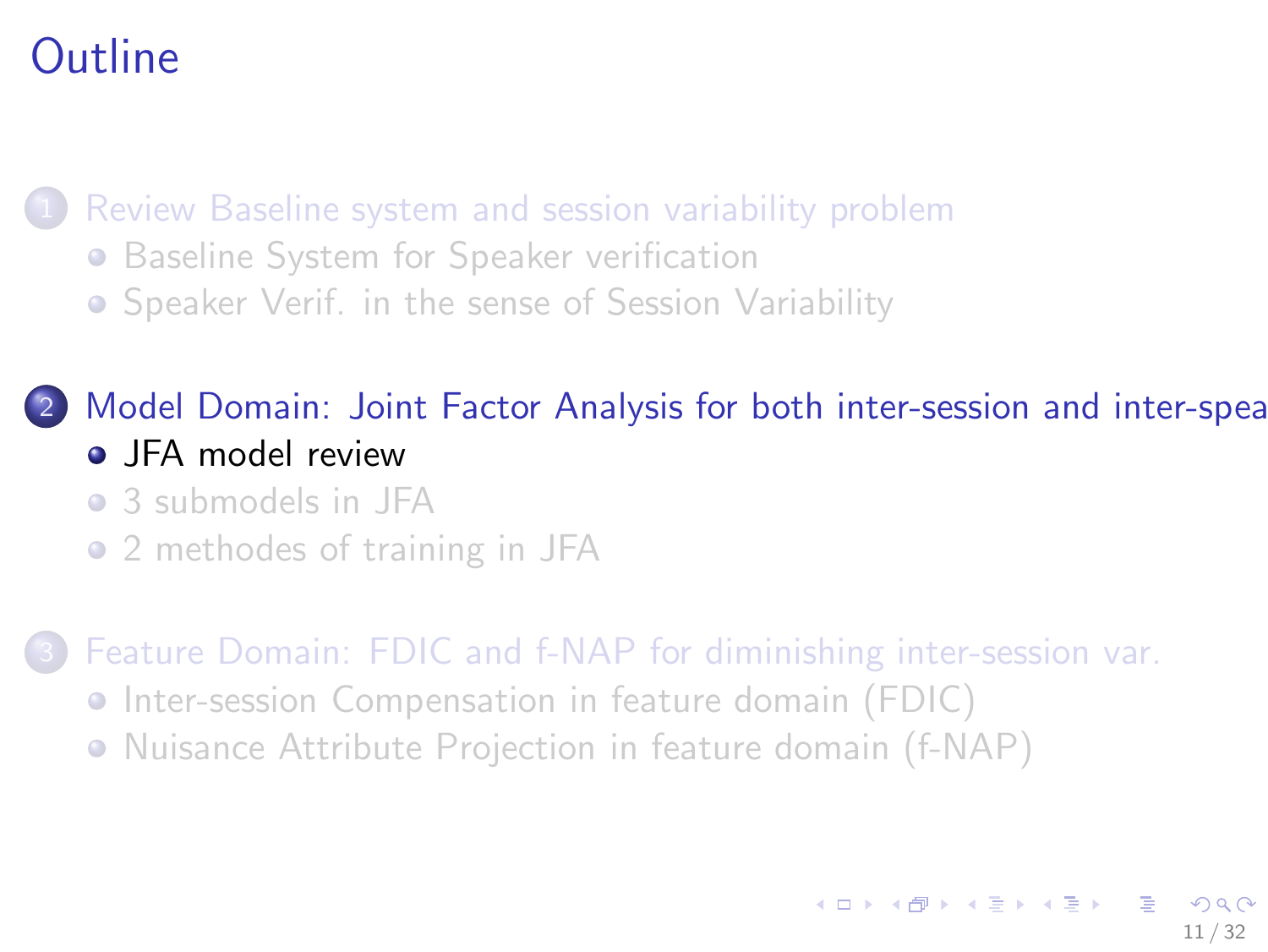## JFA model review



- **o** s: speaker-dependent for inter-speaker var.
- **c**: channel-dependent for inter-session var.
- <span id="page-11-0"></span>• M: utterance-dependent (speaker-and-cha[nne](#page-10-0)l[-d](#page-12-0)[e](#page-10-0)[pe](#page-11-0)[n](#page-12-0)[d](#page-9-0)en[t](#page-13-0)[\)](#page-9-0)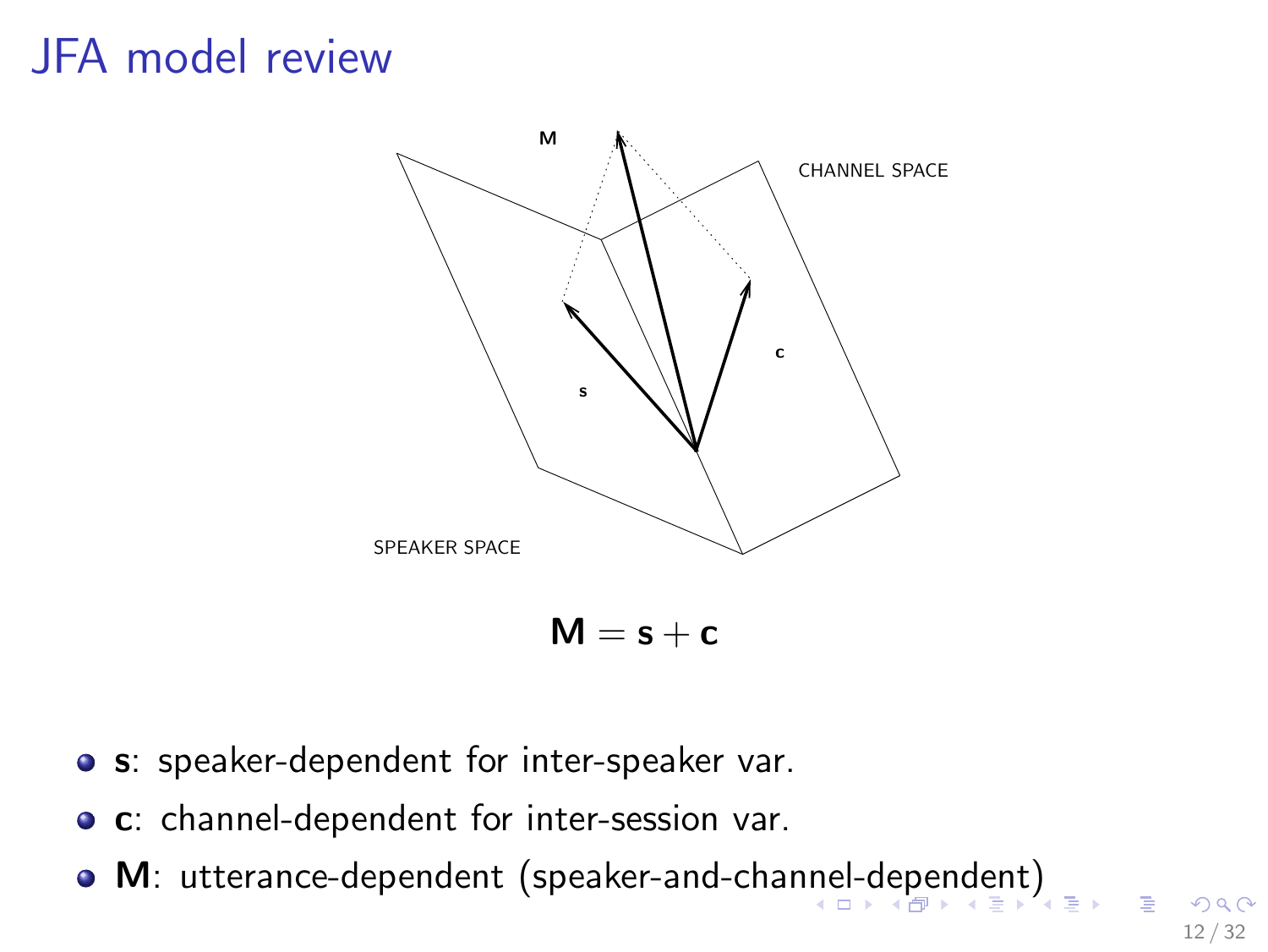## JFA model review

General form:



Channel Space:

<span id="page-12-0"></span>13 / 32

 $QQQ$ 

重

メロメ メ都 メメ きょくきょ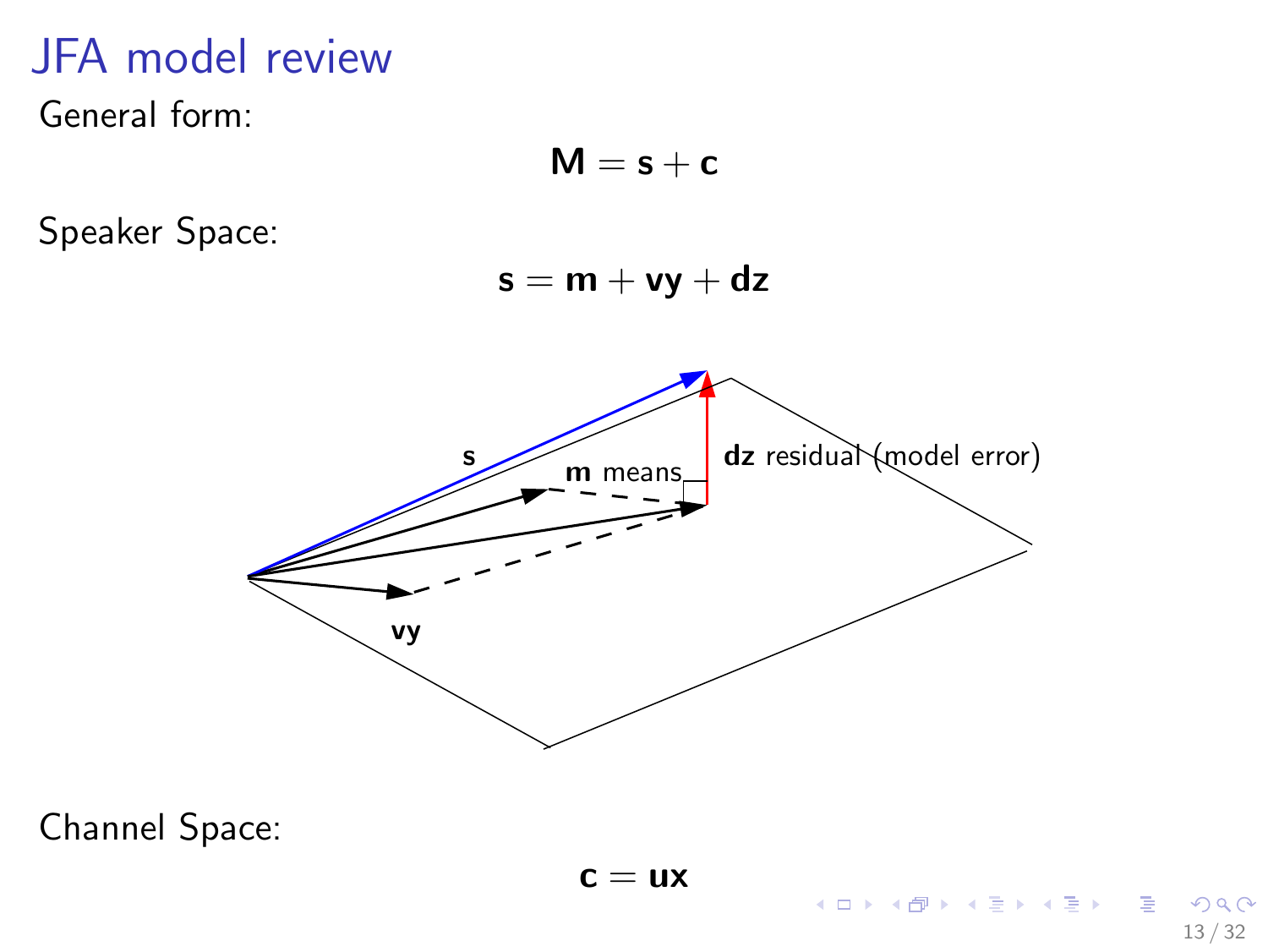[Review Baseline system and session variability problem](#page-1-0)

- **[Baseline System for Speaker verification](#page-1-0)**
- **•** [Speaker Verif. in the sense of Session Variability](#page-5-0)

[Model Domain: Joint Factor Analysis for both inter-session and inter-speak](#page-10-0)

- [JFA model review](#page-10-0)
- [3 submodels in JFA](#page-13-0)
- [2 methodes of training in JFA](#page-17-0)

- **•** [Inter-session Compensation in feature domain \(FDIC\)](#page-24-0)
- <span id="page-13-0"></span>**•** [Nuisance Attribute Projection in feature domain \(f-NAP\)](#page-27-0)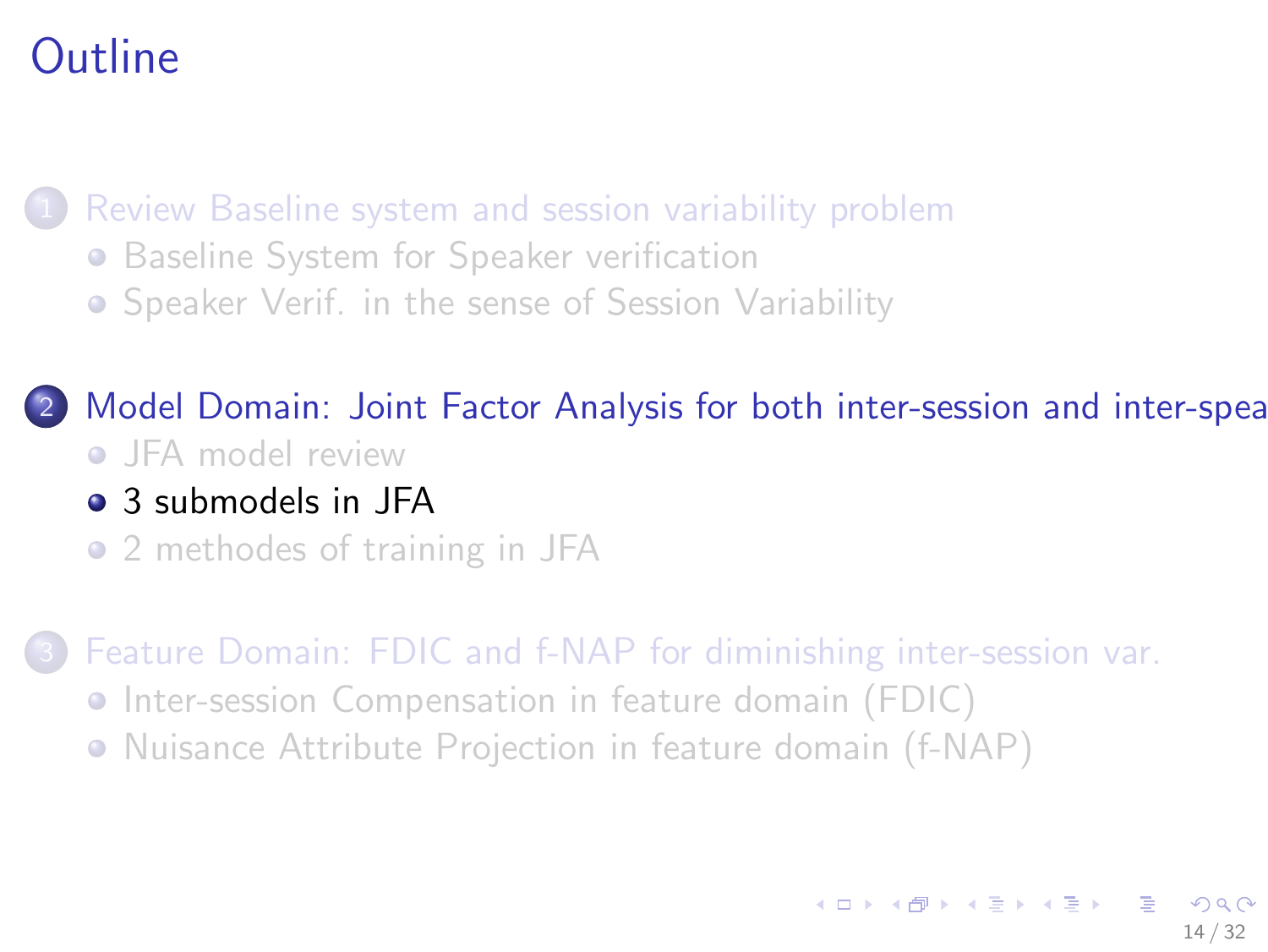## Eigenvoice Model on Speaker Space



 $\mathsf{s}'=\mathsf{m}+\mathsf{v}\mathsf{y}$ 

15 / 32

Е

 $299$ 

イロト イ部 トイヨ トイヨト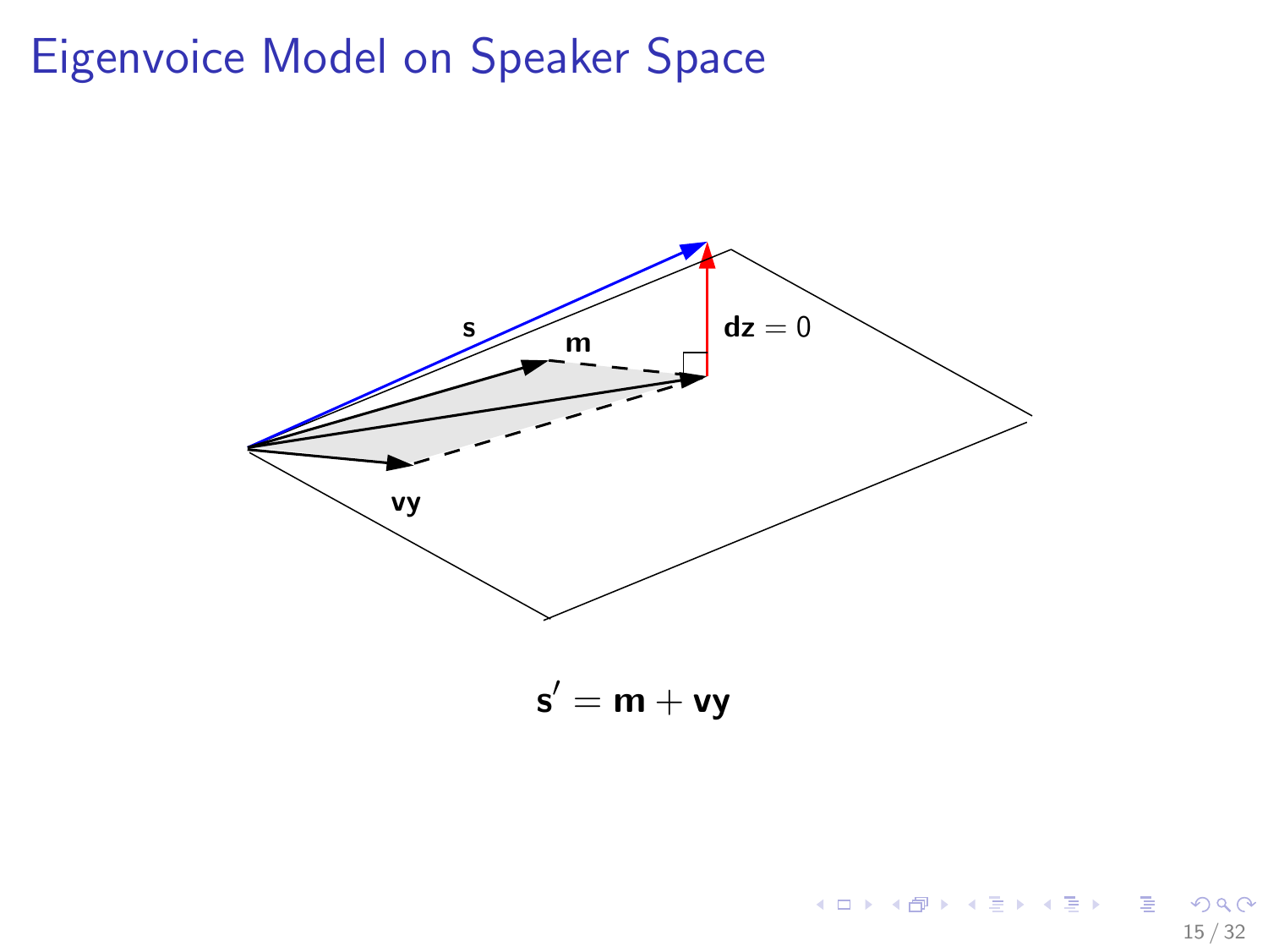## Diagonal Model



 $\mathsf{s}''=\mathsf{m}+\mathsf{d}\mathsf{z}$ 

16 / 32

重

 $2990$ 

メロト メタト メミト メミト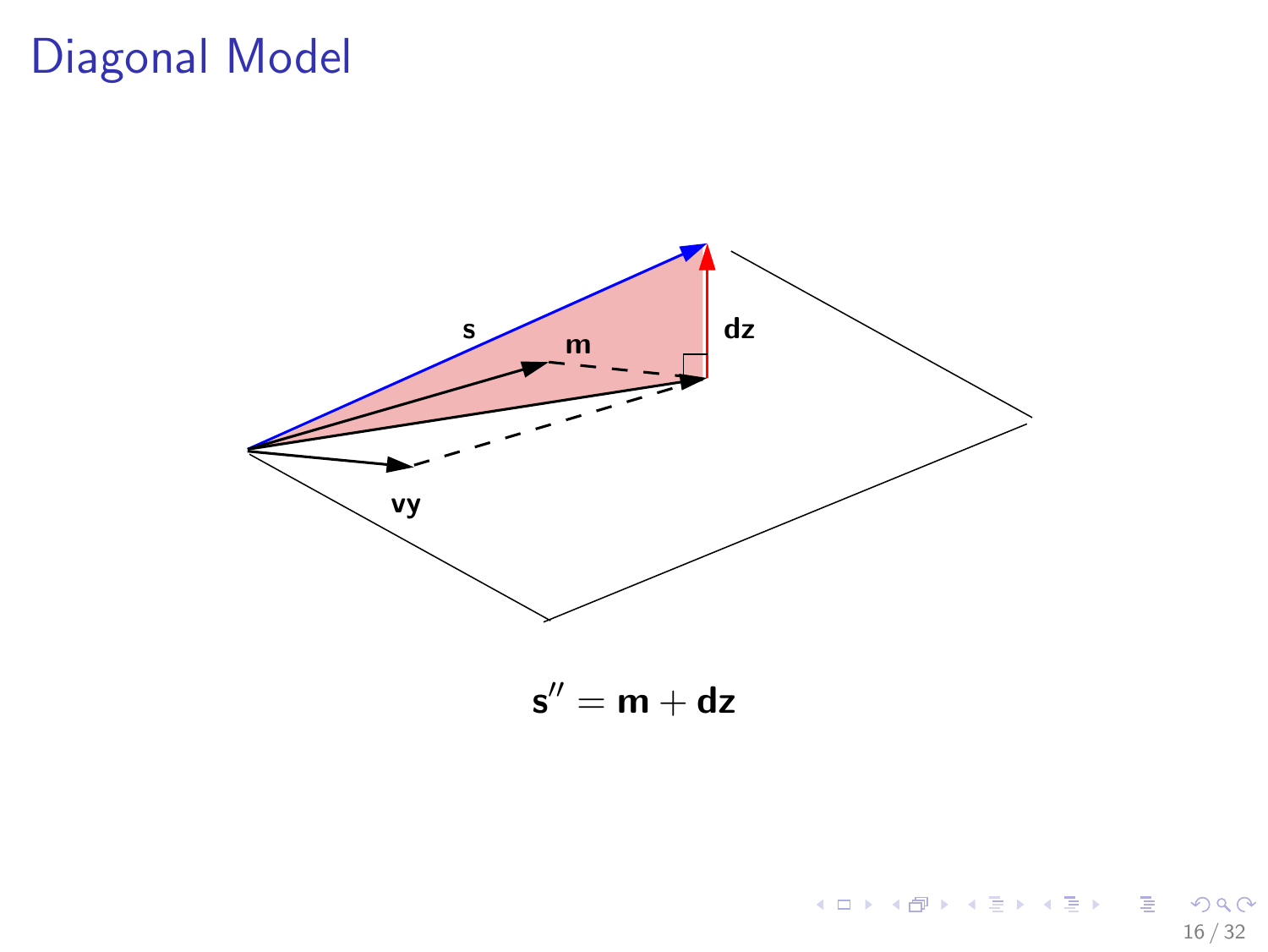## Eigen-channel Model



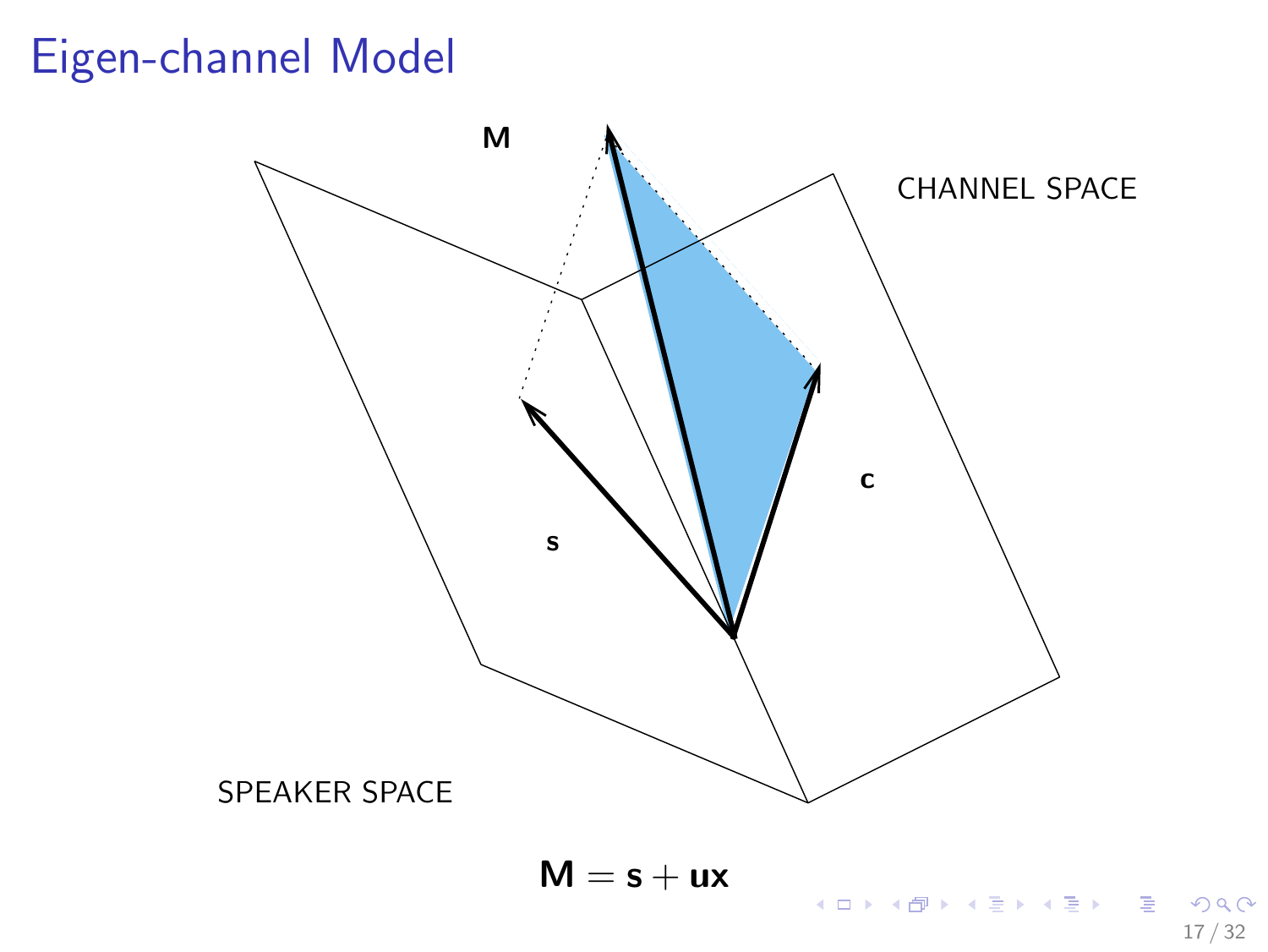[Review Baseline system and session variability problem](#page-1-0)

- **[Baseline System for Speaker verification](#page-1-0)**
- **•** [Speaker Verif. in the sense of Session Variability](#page-5-0)

[Model Domain: Joint Factor Analysis for both inter-session and inter-speak](#page-10-0)

- [JFA model review](#page-10-0)
- [3 submodels in JFA](#page-13-0)
- [2 methodes of training in JFA](#page-17-0)

- **•** [Inter-session Compensation in feature domain \(FDIC\)](#page-24-0)
- <span id="page-17-0"></span>**•** [Nuisance Attribute Projection in feature domain \(f-NAP\)](#page-27-0)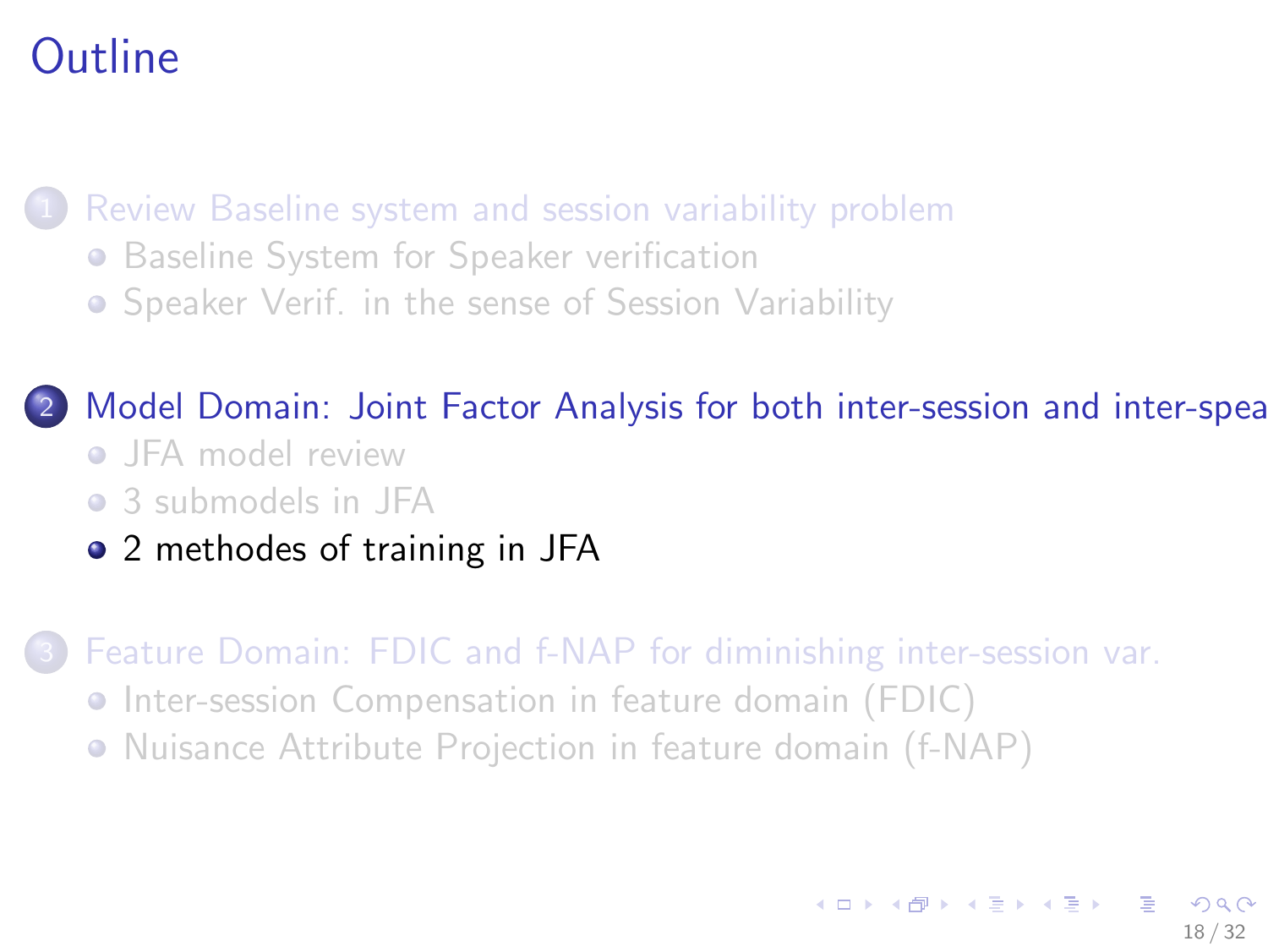## JFA vs FDIC overview



K ロ > K @ > K 할 > K 할 > 1 할 : K 9 Q Q\* 19 / 32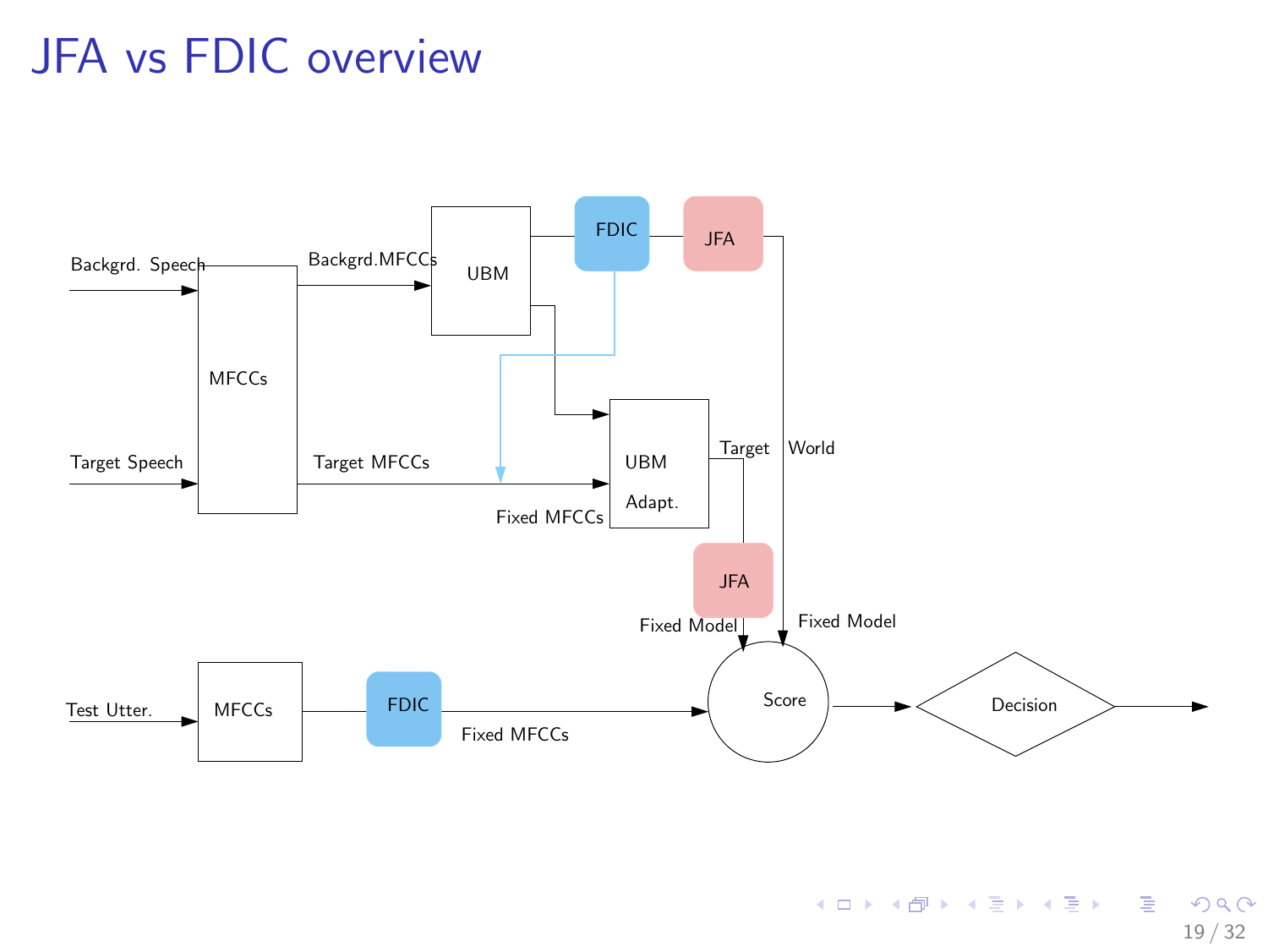# JFA training stage



Remark: (∗) is used to eliminate the dis-match between Training and Evaluation set. Here minimum divergent estimation is applied.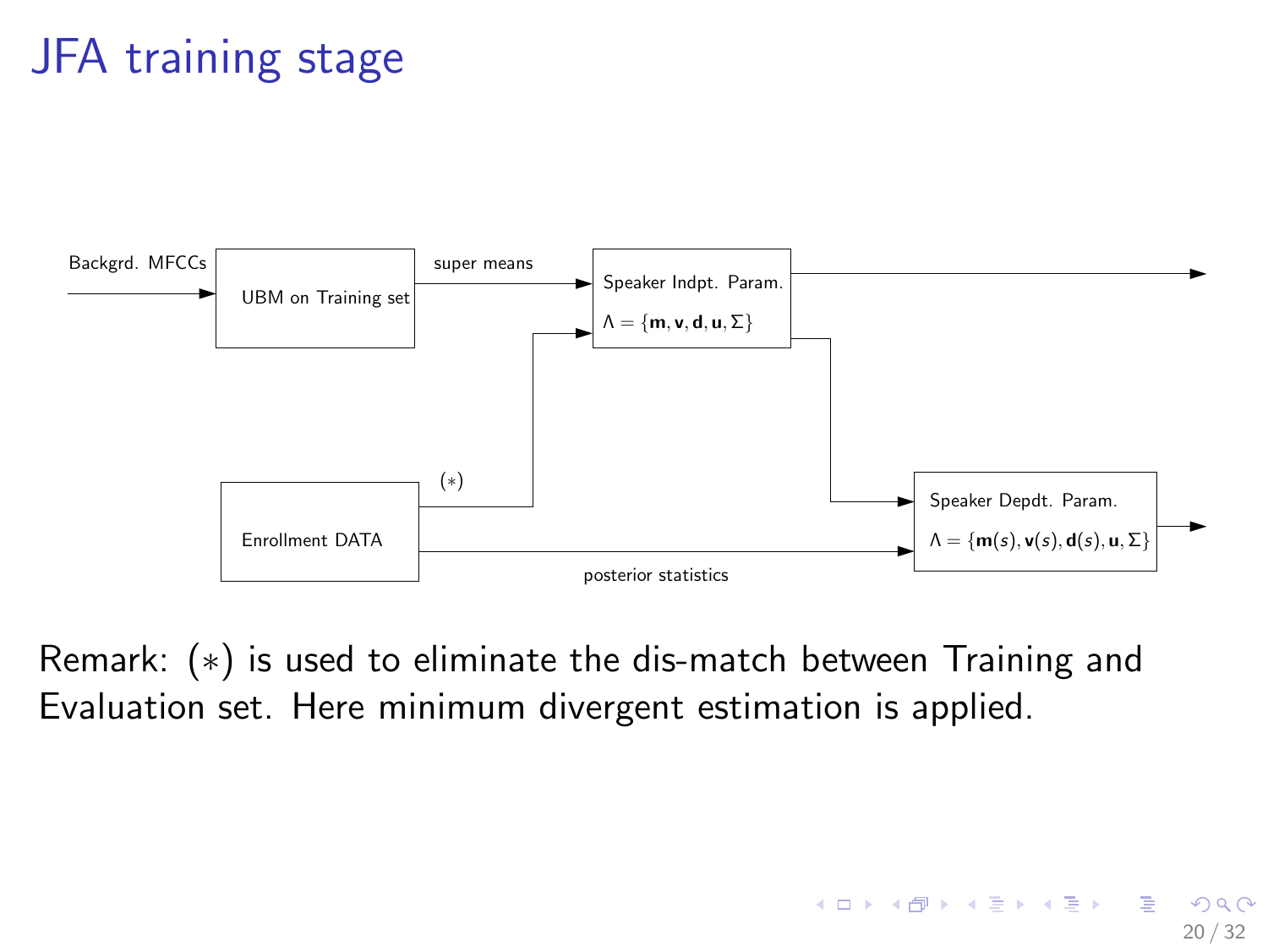## JFA Joint Estimation

Speaker Independent Parameters

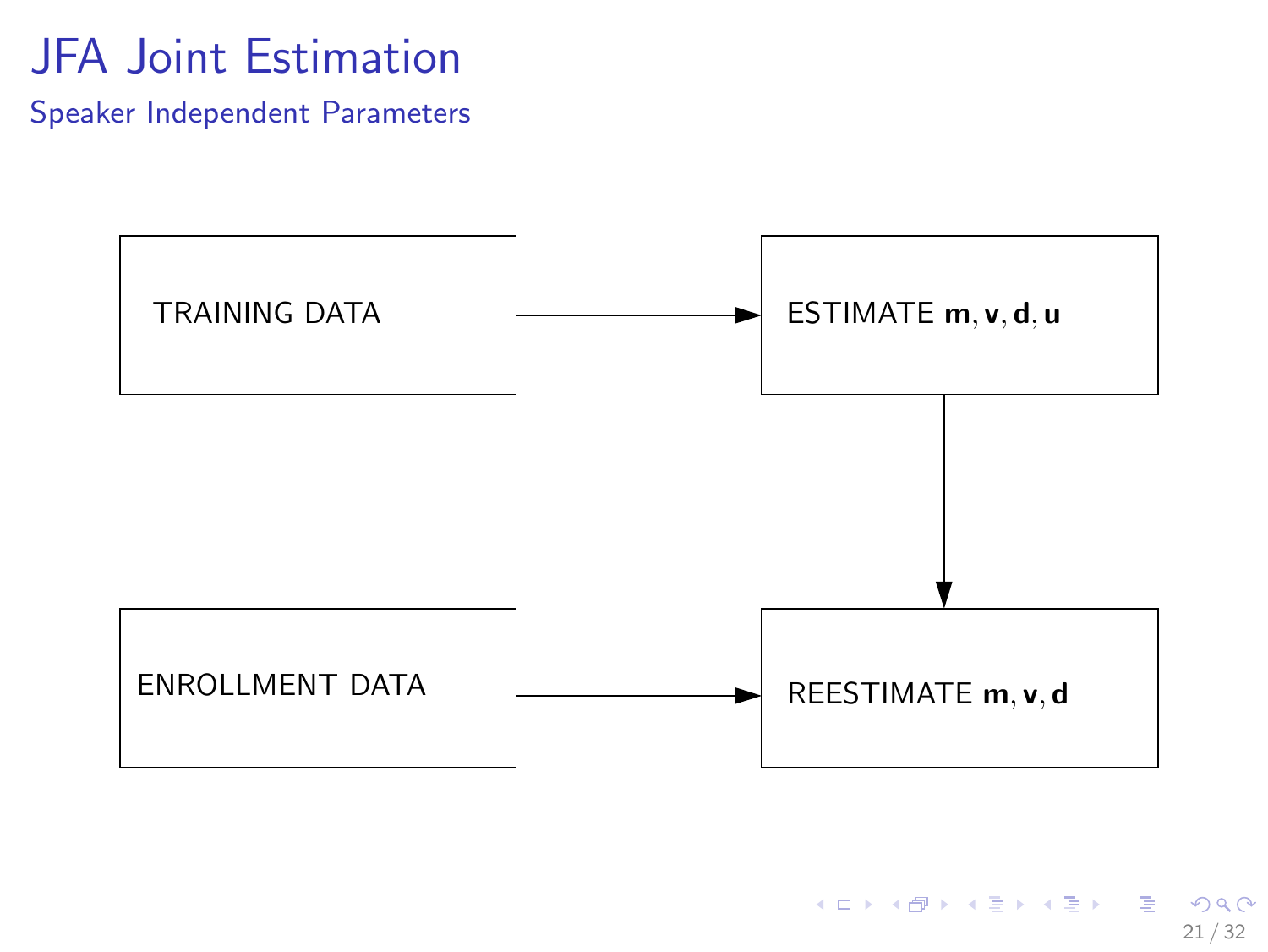## JFA Joint Estimation

Speaker Dependent Parameters



K ロ ▶ K @ ▶ K 할 ▶ K 할 ▶ . 할 → 9 Q @ 22 / 32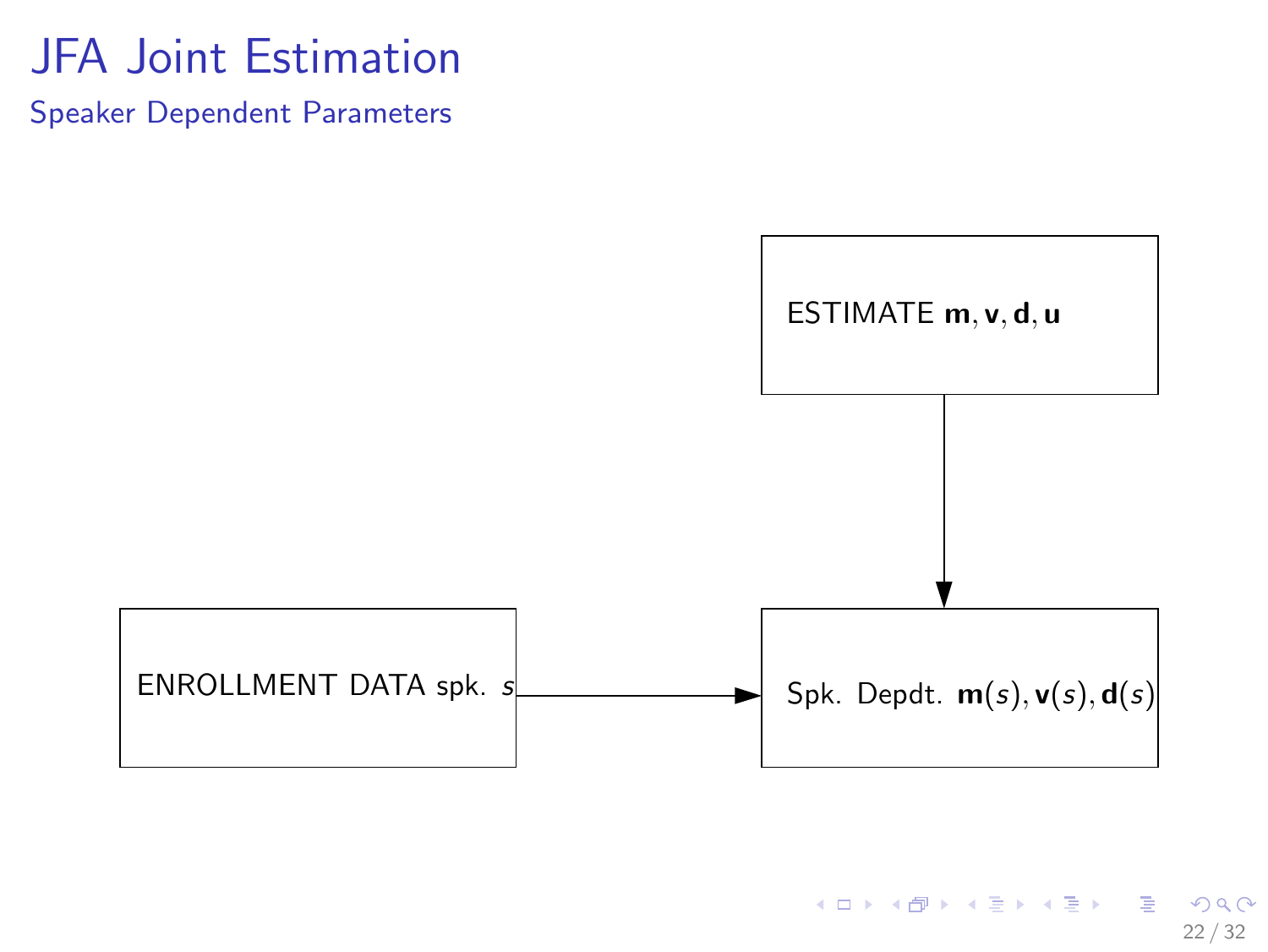## Drawbacks of JFA Joint estimation

- **1** d plays very little role for speaker verification
- **2** d cannot be neglected since it is useful to catch differences between different speakers.

23 / 32

K ロ ▶ K @ ▶ K 할 > K 할 > → 할 → 9 Q Q

**3** How to exaggerate the influence imposed by **d**?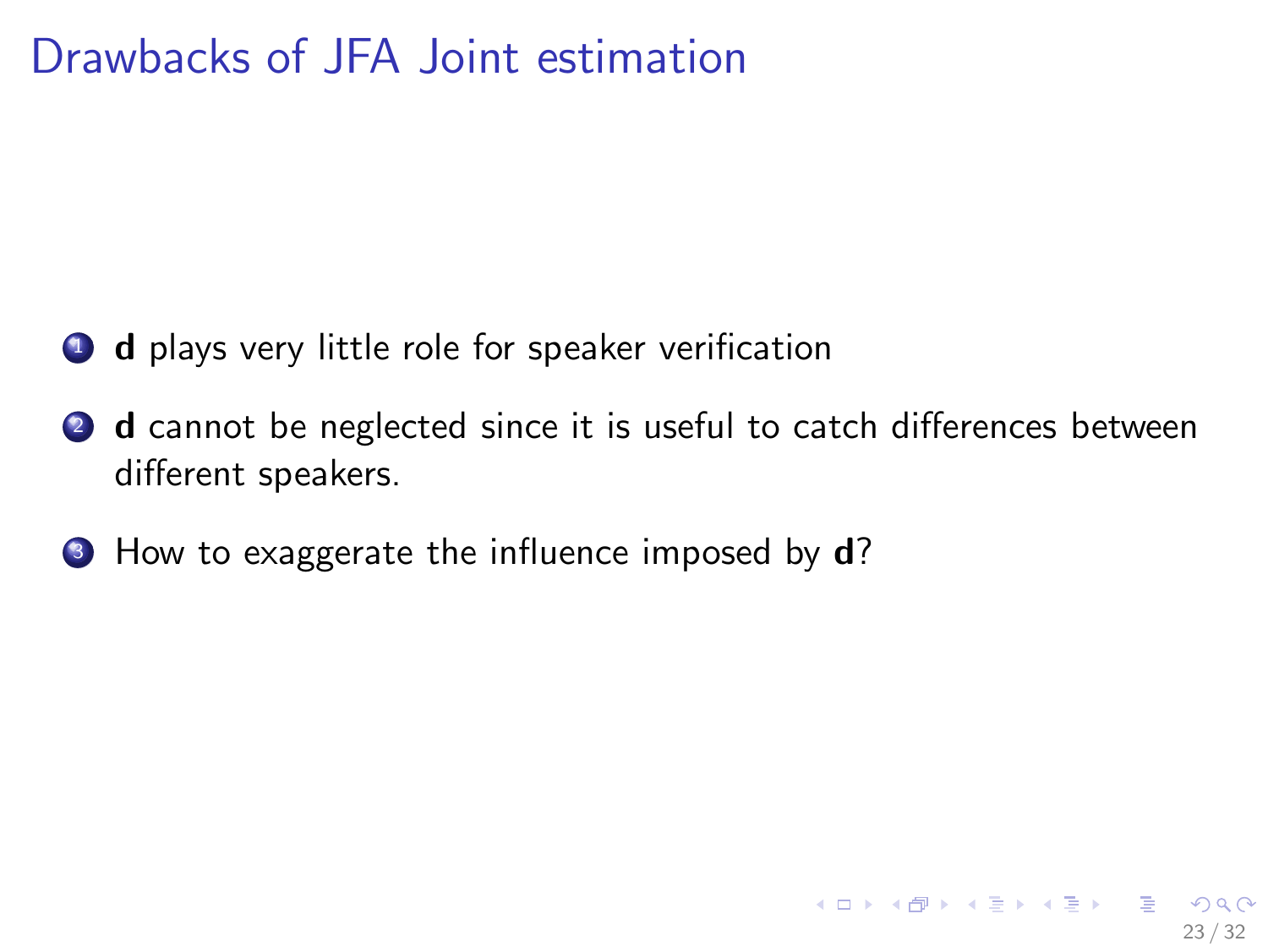# JFA Decoupling Estimation

#### Speaker Independent



K ロ ▶ K 個 ▶ K 로 ▶ K 로 ▶ - 로 - K 9 Q Q 24 / 32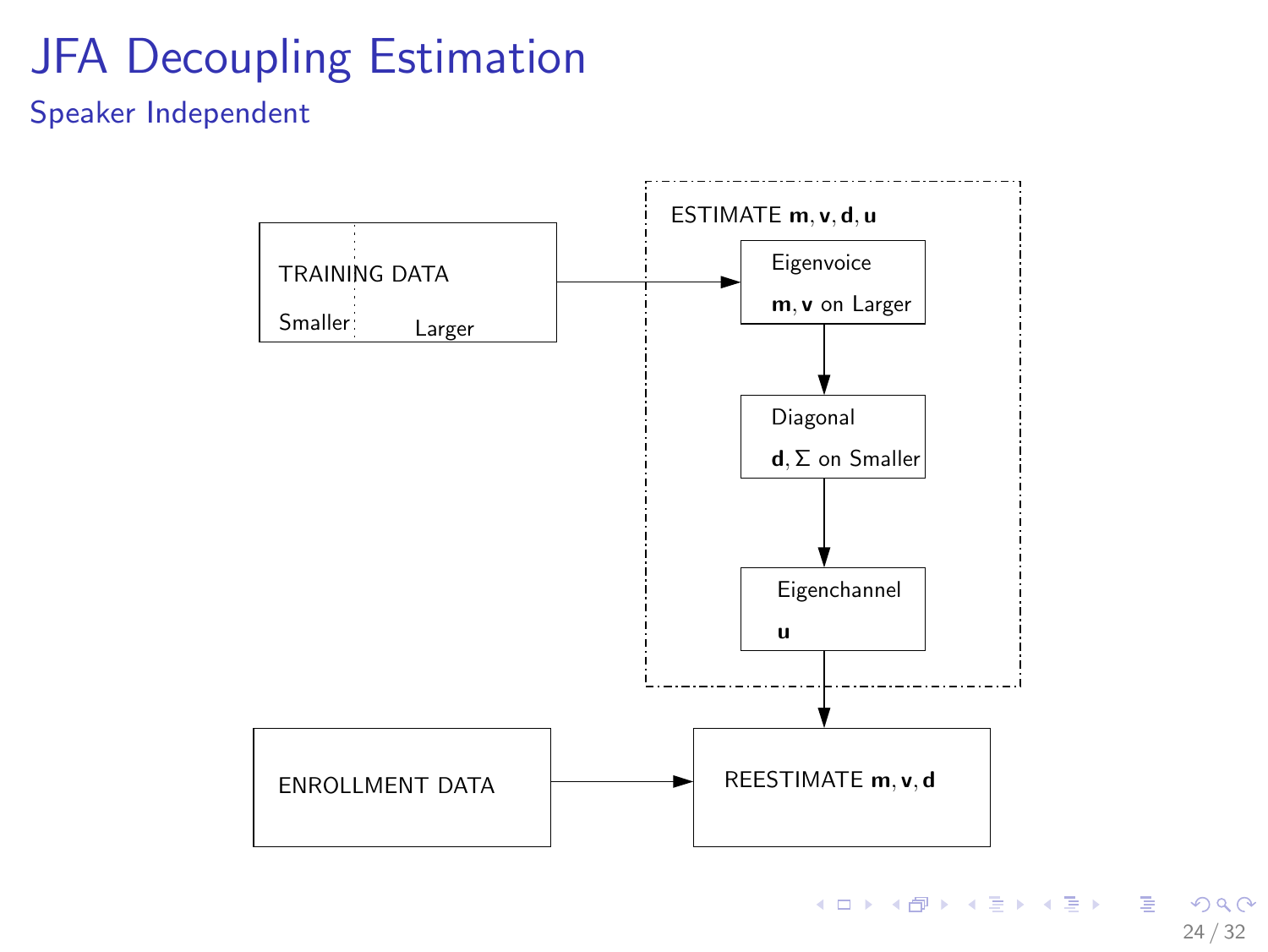[Review Baseline system and session variability problem](#page-1-0)

- **[Baseline System for Speaker verification](#page-1-0)**
- **•** [Speaker Verif. in the sense of Session Variability](#page-5-0)

2 [Model Domain: Joint Factor Analysis for both inter-session and inter-speak](#page-10-0)

- **•** [JFA model review](#page-10-0)
- [3 submodels in JFA](#page-13-0)
- [2 methodes of training in JFA](#page-17-0)

- **•** [Inter-session Compensation in feature domain \(FDIC\)](#page-24-0)
- <span id="page-24-0"></span>**•** [Nuisance Attribute Projection in feature domain \(f-NAP\)](#page-27-0)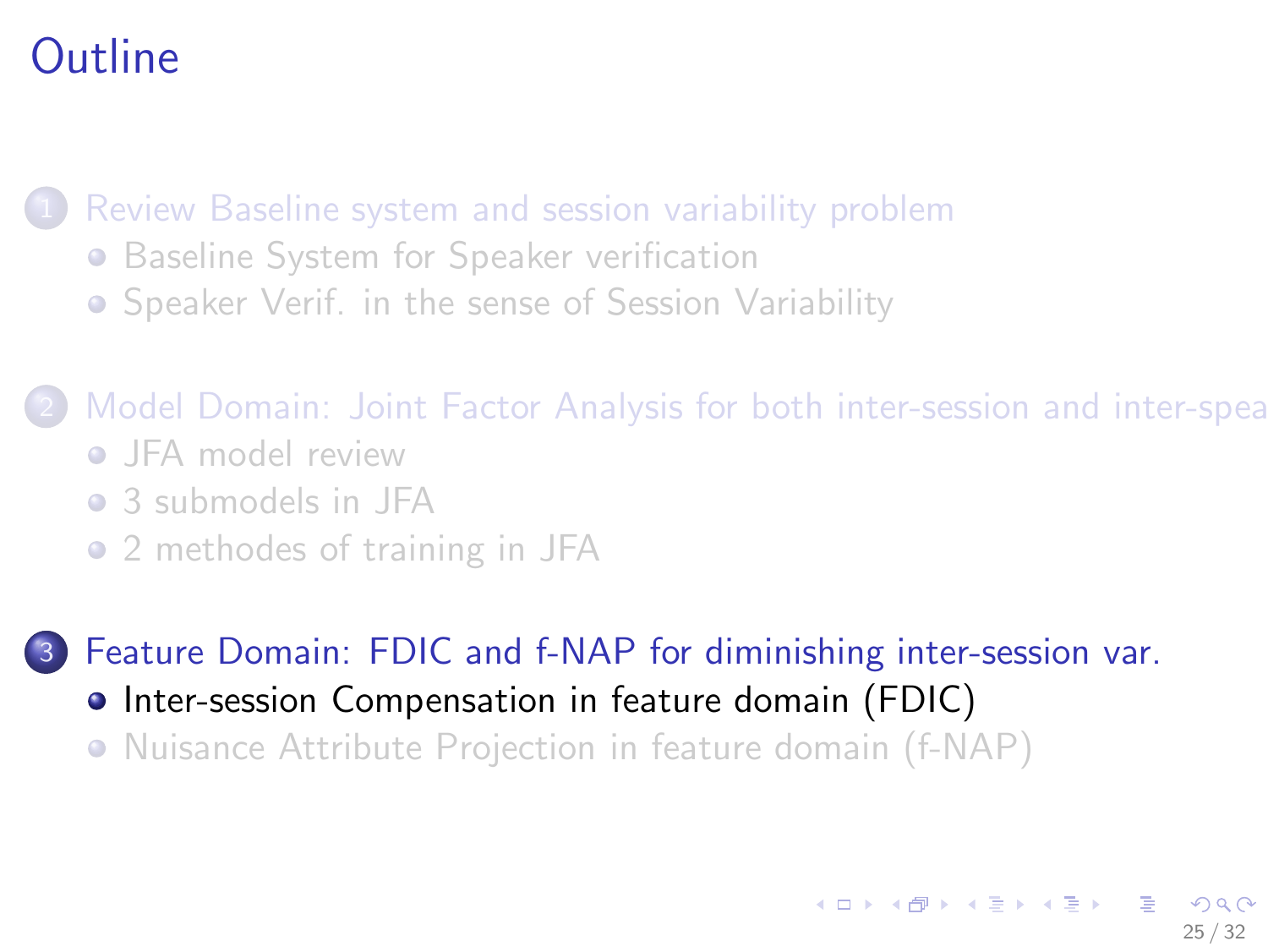FDIC

 $M = s + ux$ 



イロト (母) (ミ) (ミ) (ミ) ミーのQ (V) 26 / 32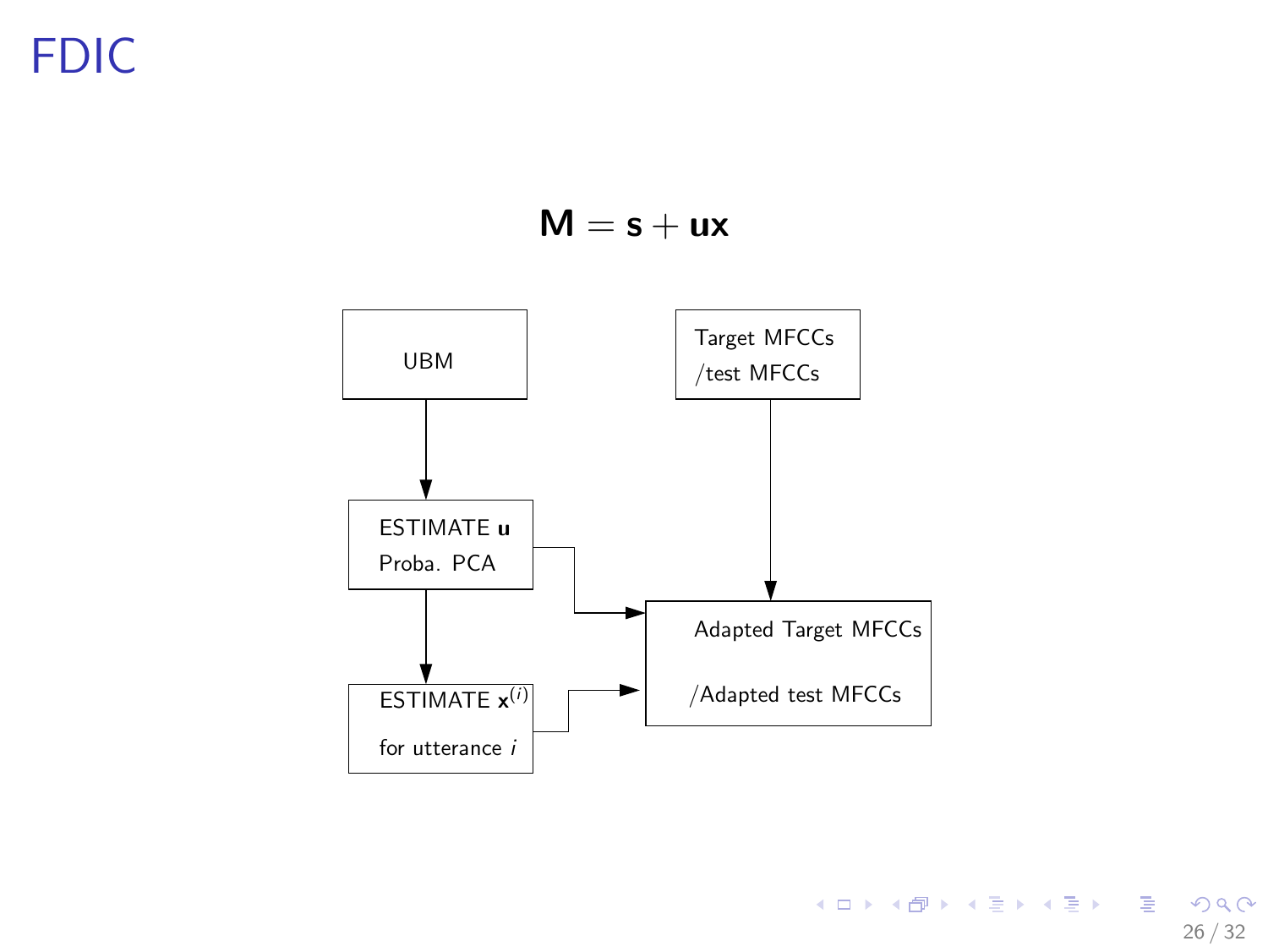## FDIC vs JFA

- **1** FDIC uses eigenchannel model in JFA model
- 2 FDIC adopt PPCA to estimate matrix **u**
- <sup>3</sup> FDIC calculates the channel factor x for each utterance component-wise, while JFA only cares about the posterior mean  $\mathbb{E}[\mathbf{x}(s)]$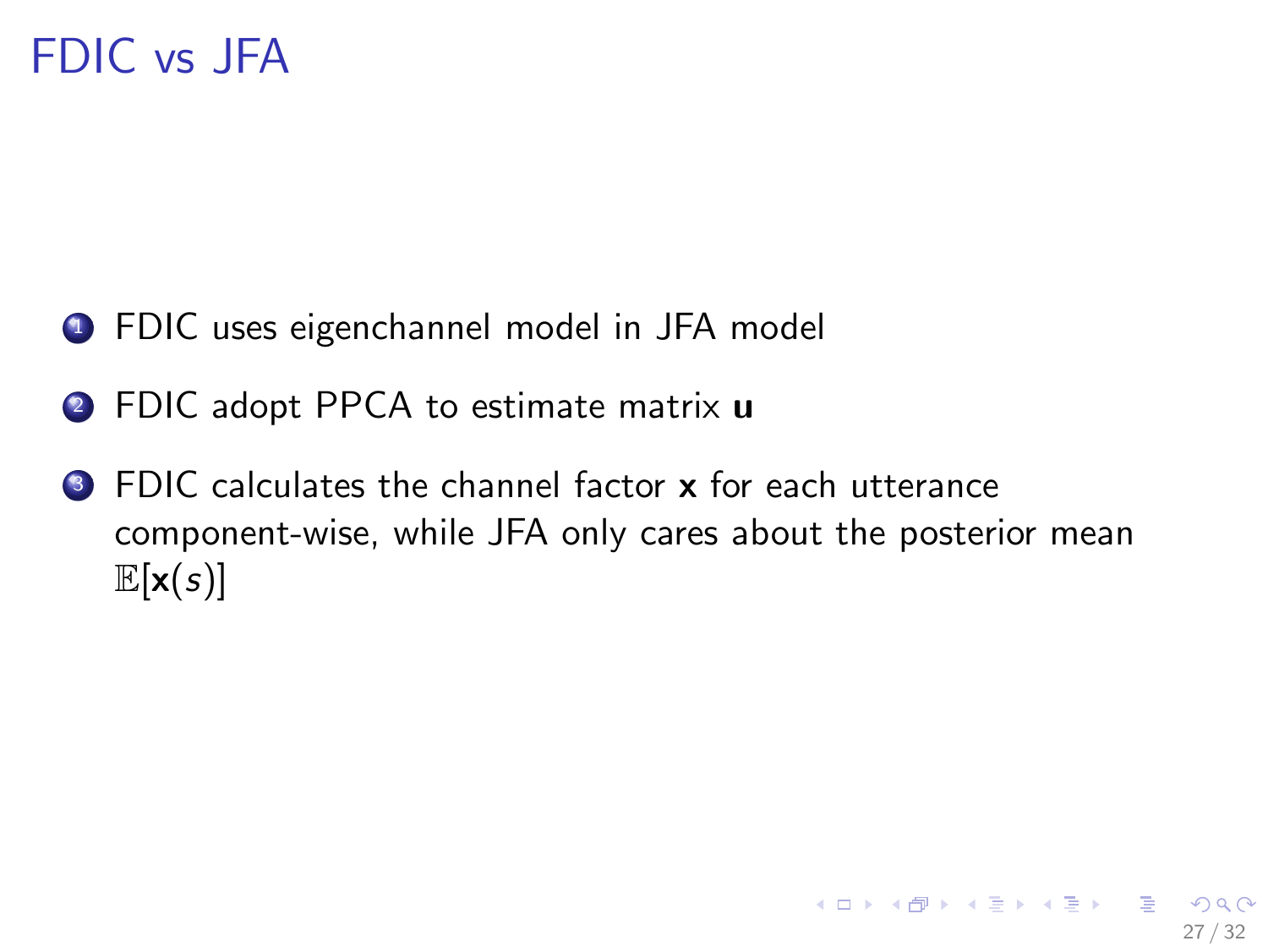[Review Baseline system and session variability problem](#page-1-0)

- **[Baseline System for Speaker verification](#page-1-0)**
- **•** [Speaker Verif. in the sense of Session Variability](#page-5-0)

2 [Model Domain: Joint Factor Analysis for both inter-session and inter-speak](#page-10-0)

- **•** [JFA model review](#page-10-0)
- [3 submodels in JFA](#page-13-0)
- [2 methodes of training in JFA](#page-17-0)

- **•** [Inter-session Compensation in feature domain \(FDIC\)](#page-24-0)
- <span id="page-27-0"></span>[Nuisance Attribute Projection in feature domain \(f-NAP\)](#page-27-0)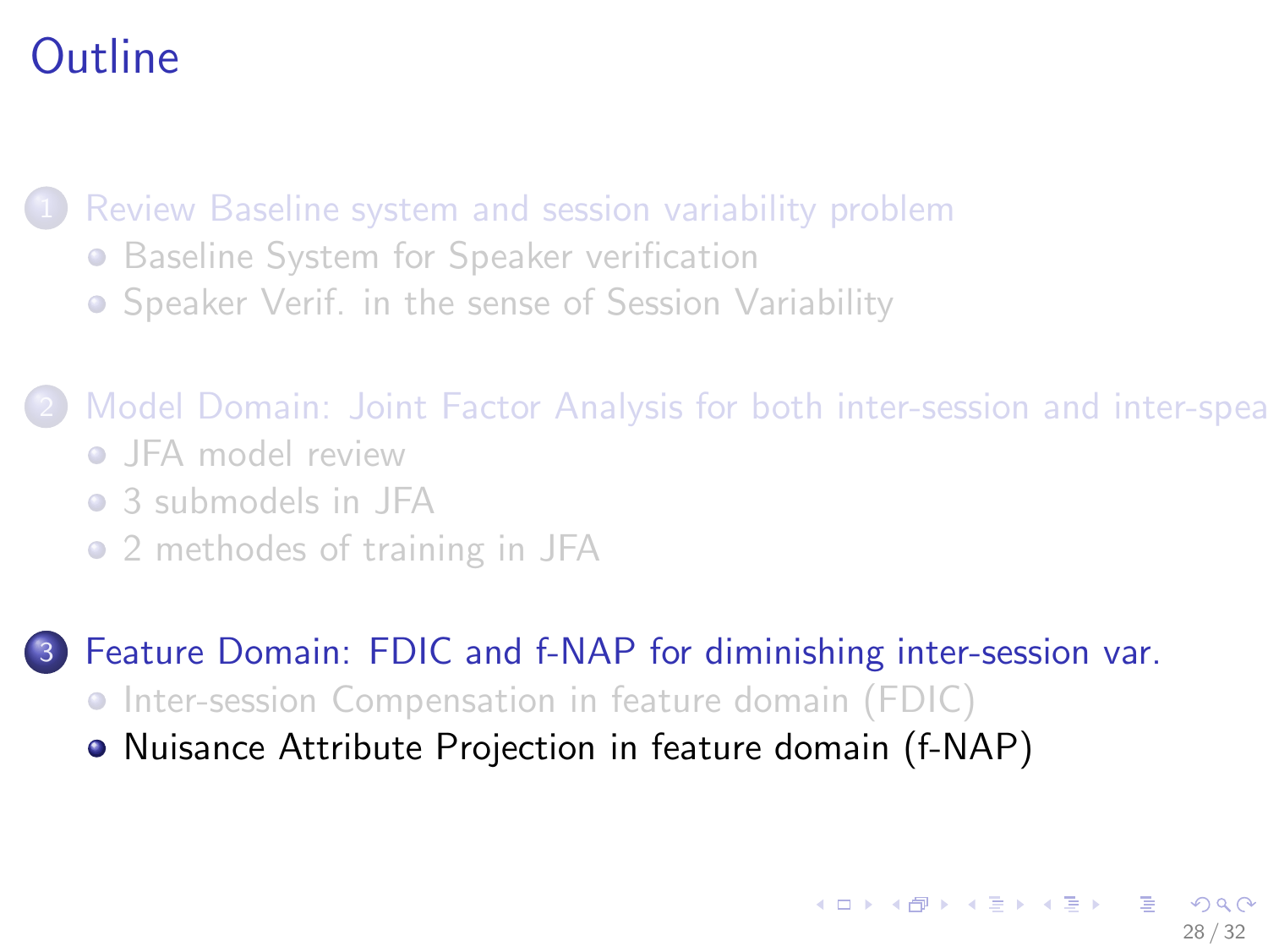## JFA vs FDIC overview



K ロ > K @ > K 할 > K 할 > 1 할 : K 9 Q Q\* 29 / 32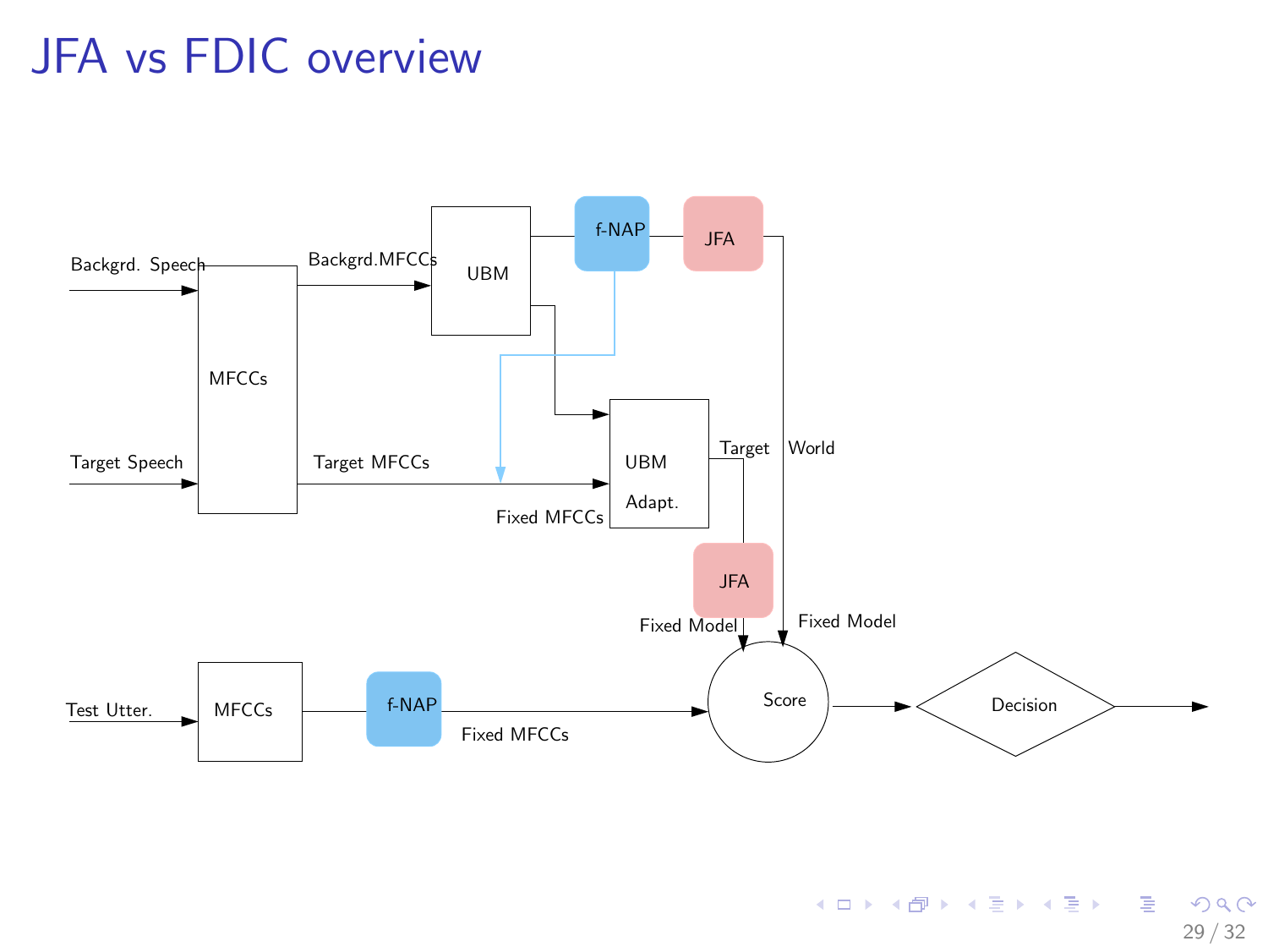

K ロ > K @ > K 할 > K 할 > ( 할 ) > 9 Q @ 30 / 32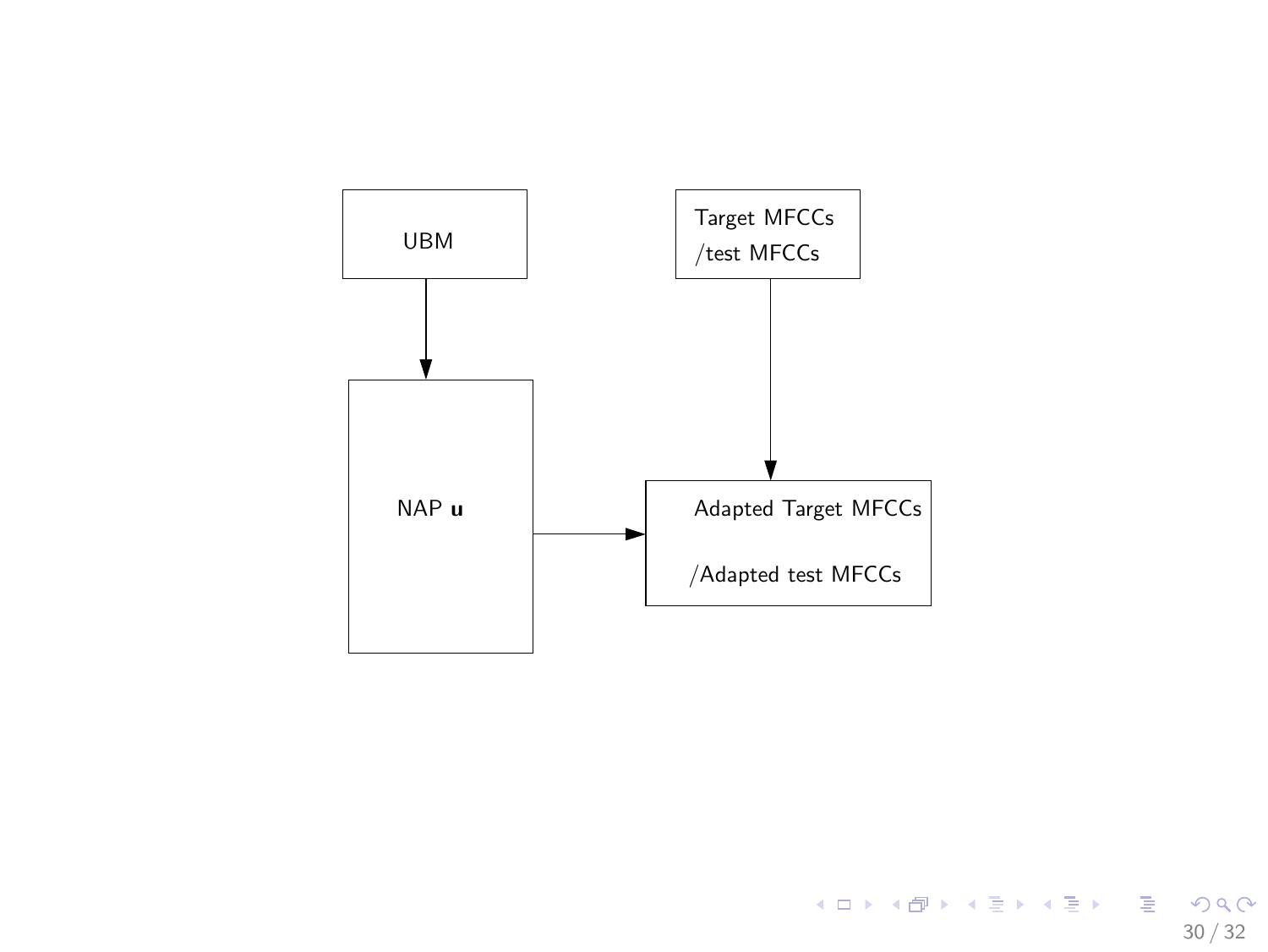- FDIC and f-NAP are the same in feature adaptation step
- The only difference is in the model adaptation step (u).
- f-NAP estimate the nuisance attribute needed to be removed, while FDIC estimate the **u** directly